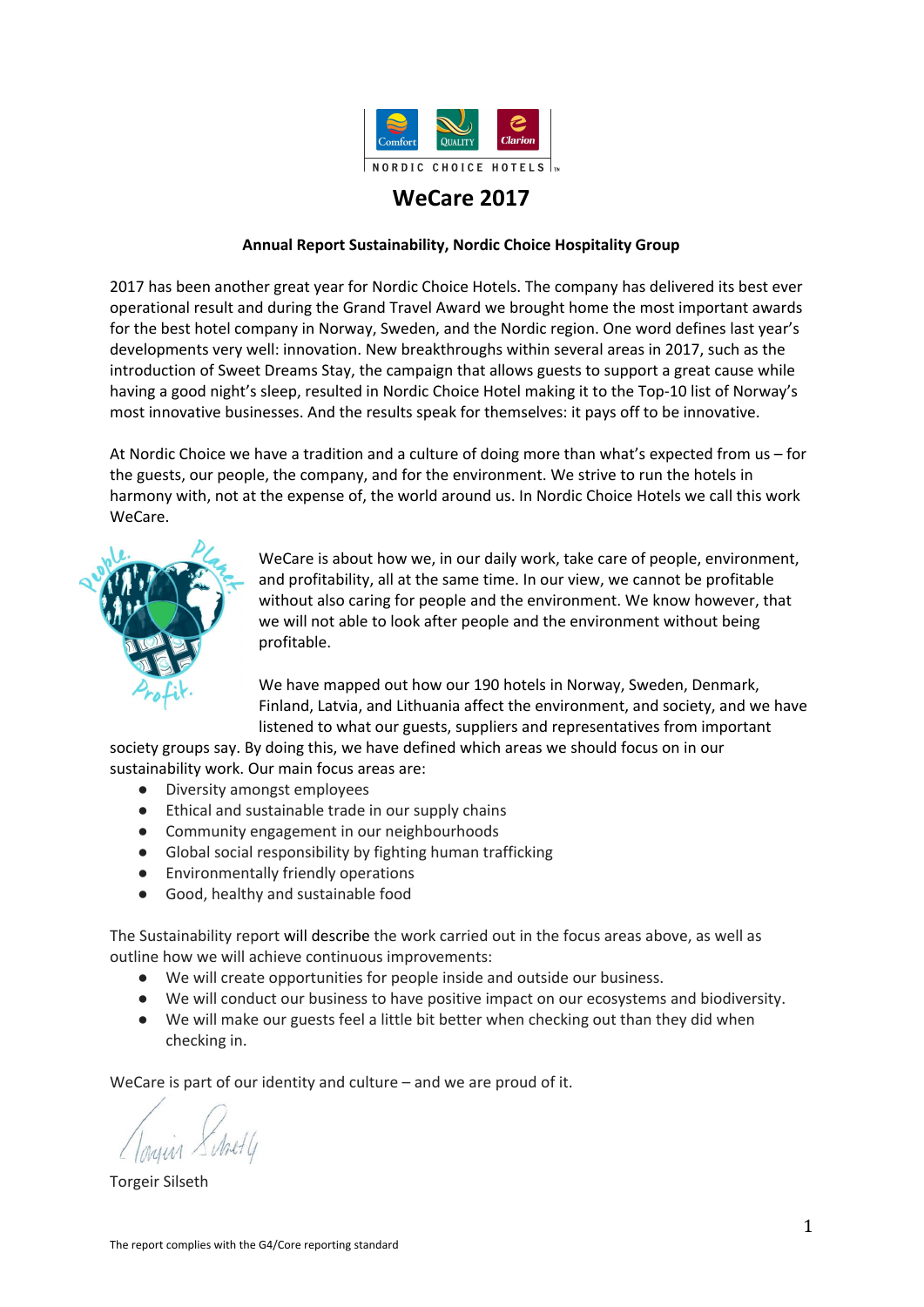Chief Executive Officer **Our obligations**



Nordic Choice Hotels wants to contribute to the realisation of UN's Sustainable Development Targets. We believe innovation, and a new look at commonplace solutions, will play a vital role in this work.

We have highlighted the following areas as particularly relevant for us:



Nordic Choice Hotels supports and respects Global Compact's ten principles for environment, anti-corruption, human rights, and workers' rights.<sup>1</sup>

As a member of the Ethical Trading Initiative, we are committed to respecting Human Rights and Labour Rights in our supply chains and to strengthen the support of fair trade in business life in general.

Nordic Choice Hotels is certified according to environmental standard ISO 14001:2015.

#### **How do we ensure compliance**

- Our board is the driving force in our sustainability work.
- We have shared responsibility to implement measures at all hotels and entities, and we collaborate internally to achieve good results.
- We maintain a dialog with our stakeholders.
- We consult with experts.
- We have established internal notification procedures.
- We work transparently and document our results. We publish an annual report that includes the WeCare efforts.
- We use the report to analyse our work and to set new ambitious goals.

 $1$  This means that we will support, as a minimum: the UN Universal Declaration of Human Rights, the UN International Covenant on Civil and Political Rights and the UN International Covenant on Economic, Social and Cultural Rights, UN's Declaration on the Rights of the Child, and ILO Declaration on Fundamental Principles and Rights at Work from 1998.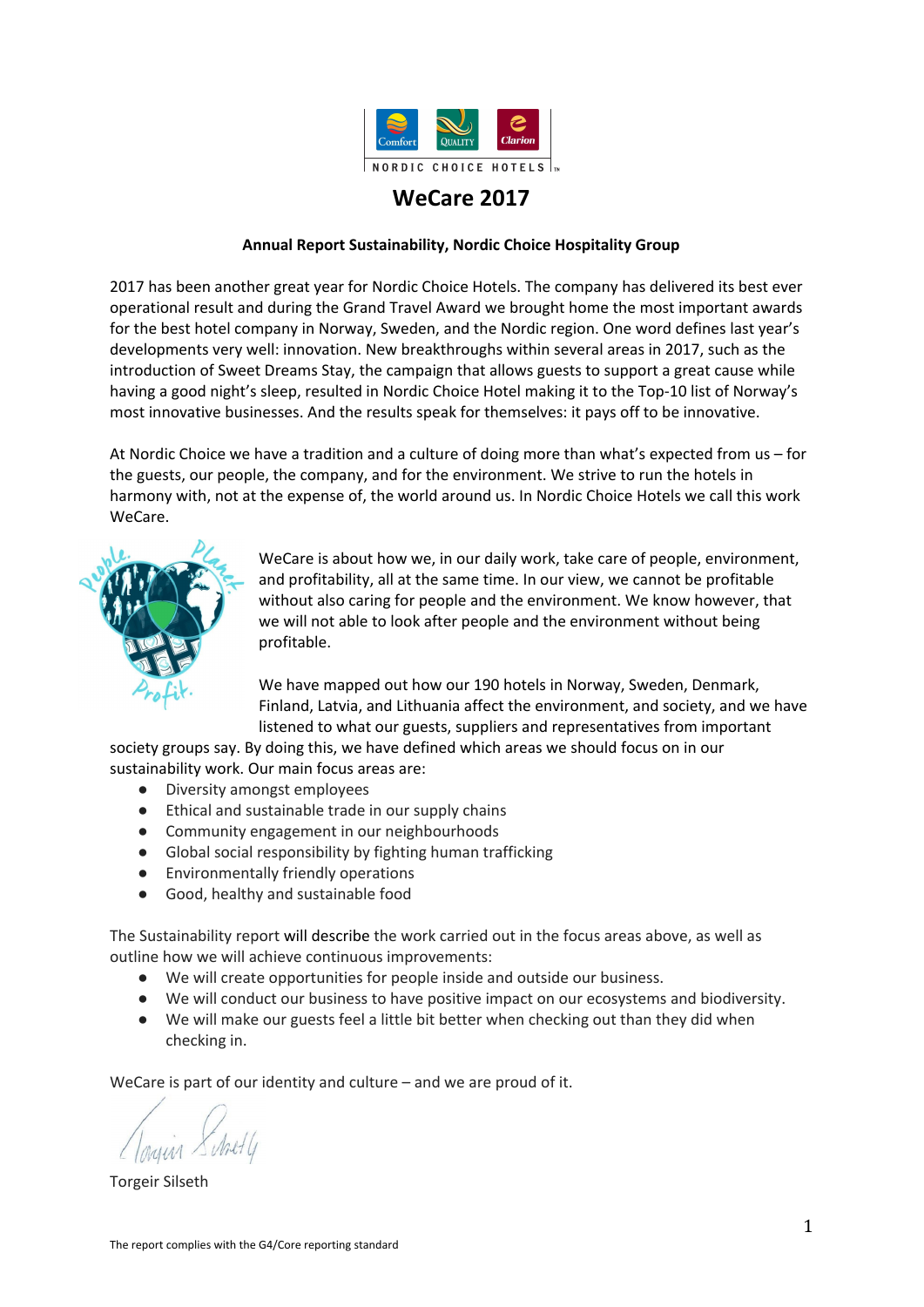## **Our guests are a measure of success – including with respect to sustainability**

Sustainability is important to our guests, and we know it will become even more important in the future. Businesses and organisations with whom we have agreements also emphasise sustainability more often when choosing which hotel chain to align themselves to, and this is highly appreciated by us. We therefore work actively to involve both customers and guests in our sustainability work. We are open and honest in our communication about our work, and it must be simple to contribute and provide feedback on how we can improve.

| Our goal            | We will make our guests feel a little bit better when checking out than<br>they did when checking in                                                                                                                                                                                                                                                                                                                                                                                           |
|---------------------|------------------------------------------------------------------------------------------------------------------------------------------------------------------------------------------------------------------------------------------------------------------------------------------------------------------------------------------------------------------------------------------------------------------------------------------------------------------------------------------------|
| Why it is important | Our guests should be able to make up their own mind about our work, and<br>give us feedback so we can improve. For guests wanting to contribute to<br>our ongoing work, we should create solutions to make this option easily<br>available.                                                                                                                                                                                                                                                    |
| What we do          | All chains and all hotels shall, through their activities, campaigns, and<br>information, involve and tell guests about our WeCare work. Some<br>examples:                                                                                                                                                                                                                                                                                                                                     |
|                     | <b>WeCare Index</b><br>In 2017 we developed a WeCare Index that gives each hotel a sustainability<br>score based on the results from selected sustainability aspects. Both having<br>established the index and the index being enclosed to the financial reports,<br>ensures an increased focus and greater integration of sustainability work.                                                                                                                                                |
|                     | <b>Sweet Dreams stay</b><br>NCH introduced the Clarion "Green Stay" initiative at all its chain hotels in<br>2017. The concept was further advanced and became the "Sweet Dreams<br>Stay", as part of the UNICEF project "Sweet Dreams", which gives guests<br>who stay more than one night the opportunity to forego room cleaning.<br>The solution is more environmentally friendly, and the hotel donates<br>money to UNICEF for every foregone room cleaning.                              |
|                     | Fairtrade "Fika" for 130 000<br>Every year, Nordic Choice Hotels takes part in Fairtrade's event "Fairtrade"<br>Challenge". The hotels hand out free organic Fairtrade coffee to guests and<br>passers-by, and create attention in social media. The most successful hotel<br>is invited on a trip to Honduras with our coffee supplier Løfbergs Lila, to<br>visit our coffee farmers. In 2017, we served free coffee to 130 000 people<br>during a few hours, as part of Fairtrade Challenge. |
|                     | <b>MSC and ASC certification</b><br>In 2015, Yasuragi was the first hotel and the first sushi restaurant in<br>Sweden to be certified for MSC and ASC, and in 2016, these certifications<br>also included all Clarion hotels in Sweden. In addition, in 2017 these<br>certifications further included all hotels with restaurants in both Norway<br>and Sweden. In Sweden, this meant that more than 90% of all salmon<br>bought was ASC certified.                                            |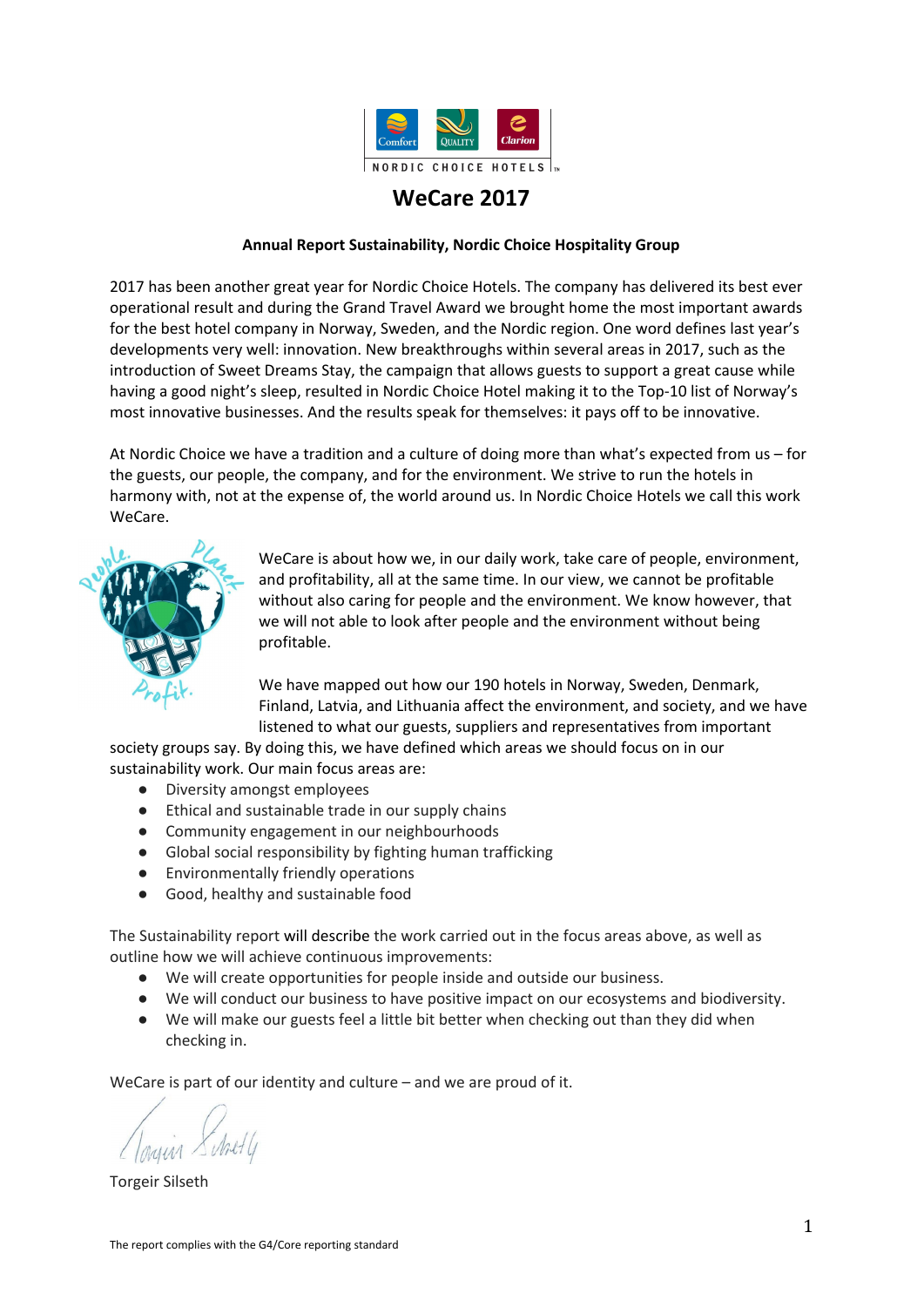As part of the Sustainable Brand Index 2018 (showing results for 2017), Nordic Choice Hotels was named best on sustainability issues within the travel industry. Nordic Choice Hotels was ranked number 10 among Norway's most sustainable brands this year, independent of industry. In Sweden, we moved forward no fewer than 15 spots, to number 28. Sustainable Brand Index is Scandinavia's biggest survey of businesses and sustainability. The survey is conducted annually and covers the largest companies in Sweden, Denmark, Finland, and Norway. In total, 24 000 consumers contributed to the evaluation.

## **Responsible operations**

 $\overline{a}$ 

| Our goal            | Our business must be operated free of bribery and corruption                                   |
|---------------------|------------------------------------------------------------------------------------------------|
| Why it is important | Corruption is a crime and damages trust in the businesses involved.                            |
| What we do          | We have our own guidelines for employees and suppliers, focusing on<br>bribery and corruption. |
| Our results         | Results, legally enforceable verdicts (G4-SOS):<br>No legally enforceable verdicts in 2017.    |

| Our goal            | Guests as well as employees should feel safe, knowing that we have<br>robust procedures in place for secure and responsible handling of<br>personal data    |
|---------------------|-------------------------------------------------------------------------------------------------------------------------------------------------------------|
| Why it is important | Protection of privacy is a human right. Each individual has the right to<br>decide how their personal data should be used and disclosed.                    |
| What we do          | Our work to ensure we comply with EU's new General Data Protection<br>Regulation, GDPR (2018) had much focus in 2017.                                       |
| Our results         | Results, complaints, breaches of personal data regulations (G4-PR8):<br>No complaints about breaches of personal data regulations were received<br>in 2017. |

| Our target          | We shall have good procedures in place to handle both internal and<br>external whistle blowers.                                                                                                                                                                                                                                                                                                                                             |
|---------------------|---------------------------------------------------------------------------------------------------------------------------------------------------------------------------------------------------------------------------------------------------------------------------------------------------------------------------------------------------------------------------------------------------------------------------------------------|
| Why it is important | A good whistle blower process will enable us to solve issues at an early<br>stage if improper behaviour is revealed.                                                                                                                                                                                                                                                                                                                        |
| What we do          | We have ethical guidelines for employees and suppliers, focusing on our<br>whistle blower procedures and why whistle blowing is important.<br>In 2017, we implemented a new whistle blower tool for employees and<br>external partners (e.g. suppliers and guests). The whistle blower feature is<br>accessible for everyone on our website.<br>https://www.nordicchoicehotels.no/samfunnsansvar1/etiske-retningslinjer<br>/varslingskanal/ |
| Our results         | 2 whistle blowing warnings were received in 2017                                                                                                                                                                                                                                                                                                                                                                                            |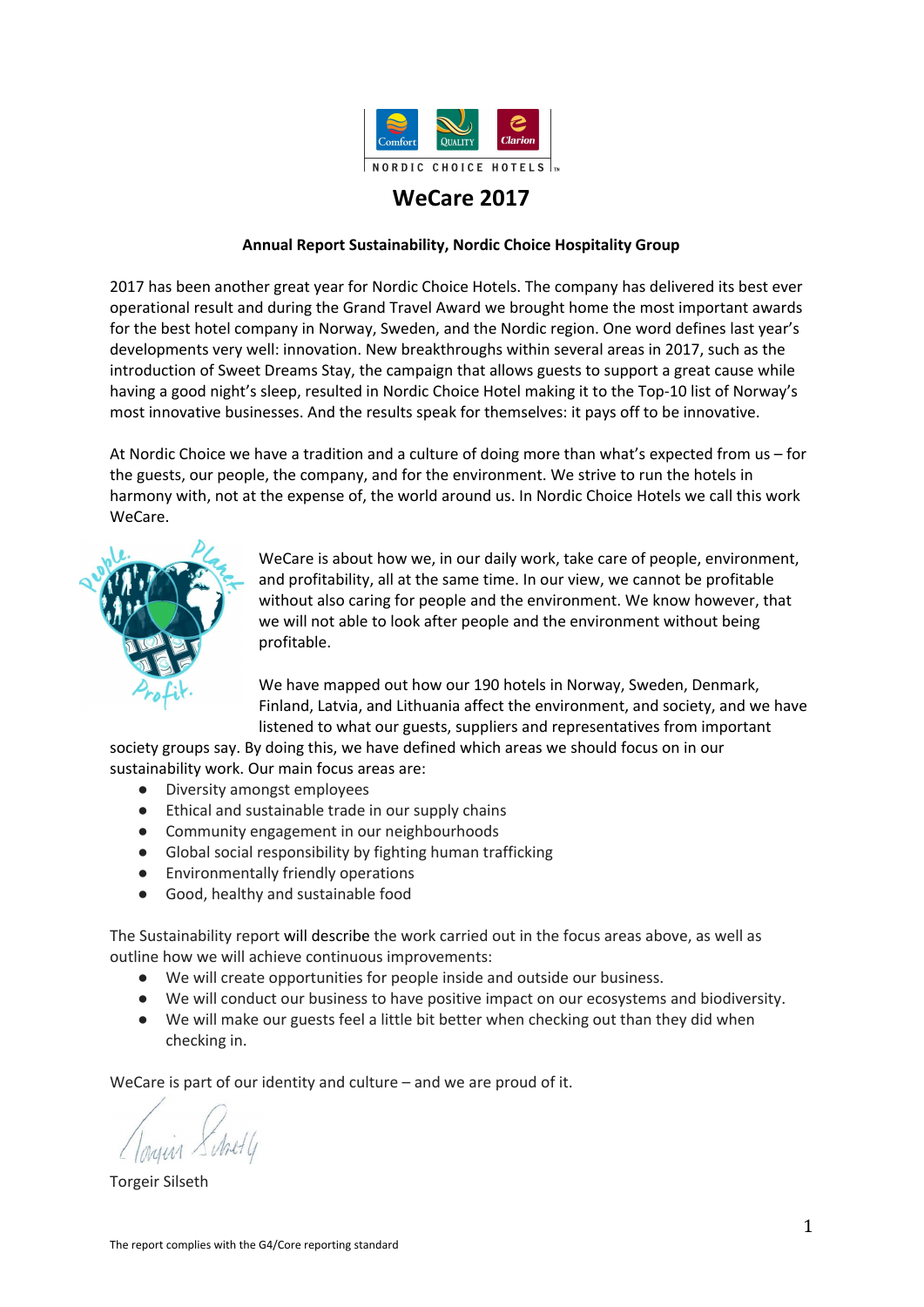## **Our focus areas**

## A hotel company with a warm heart

We create opportunities for people in and outside our business. Our employees are our most important asset. The most relevant UN sustainability targets affected by this work are:



| Our goal            | We want our employees to thrive and learn new things at work, and<br>there should be good collaboration between managers and employees                                                                                                                               |
|---------------------|----------------------------------------------------------------------------------------------------------------------------------------------------------------------------------------------------------------------------------------------------------------------|
| Why it is important | Happy, competent, and responsible employees is the main reason why<br>our guests return again and again.                                                                                                                                                             |
| What we do          | The employee survey "The Beat" was developed and introduced in 2015<br>and is now conducted twice a year. It shows the employees' job<br>satisfaction.                                                                                                               |
|                     | Culture Club started in 2016, a program to increase happiness and create<br>awareness about the company culture. During 2017, all hotels (except<br>NHR; the independent hotels) have implemented Culture Club. NHR<br>introduced "7 habits" for all their managers. |
|                     | Having our own job website, "Karrieresidene", makes it easier to recruit<br>internally. These were continued in 2017. It makes it easier to comply<br>with our recruitment policy, which includes internal job advertising, which<br>was developed and implemented.  |
|                     | Group trainees were employed for the second time in 2017.                                                                                                                                                                                                            |
| Our results         | Result from the employee survey assessing job satisfaction:                                                                                                                                                                                                          |
|                     | The Beat eNPS 2016: 36.9<br>The Beat eNPS 2017: 46.5<br>Scale -100 to 100. 30 is a good result.                                                                                                                                                                      |
|                     | Result from the employee survey section "employees' experience with<br>and attitude to sustainability":<br>The Beat WeCare 2016: 58.1<br>The Beat WeCare 2017: 63.1                                                                                                  |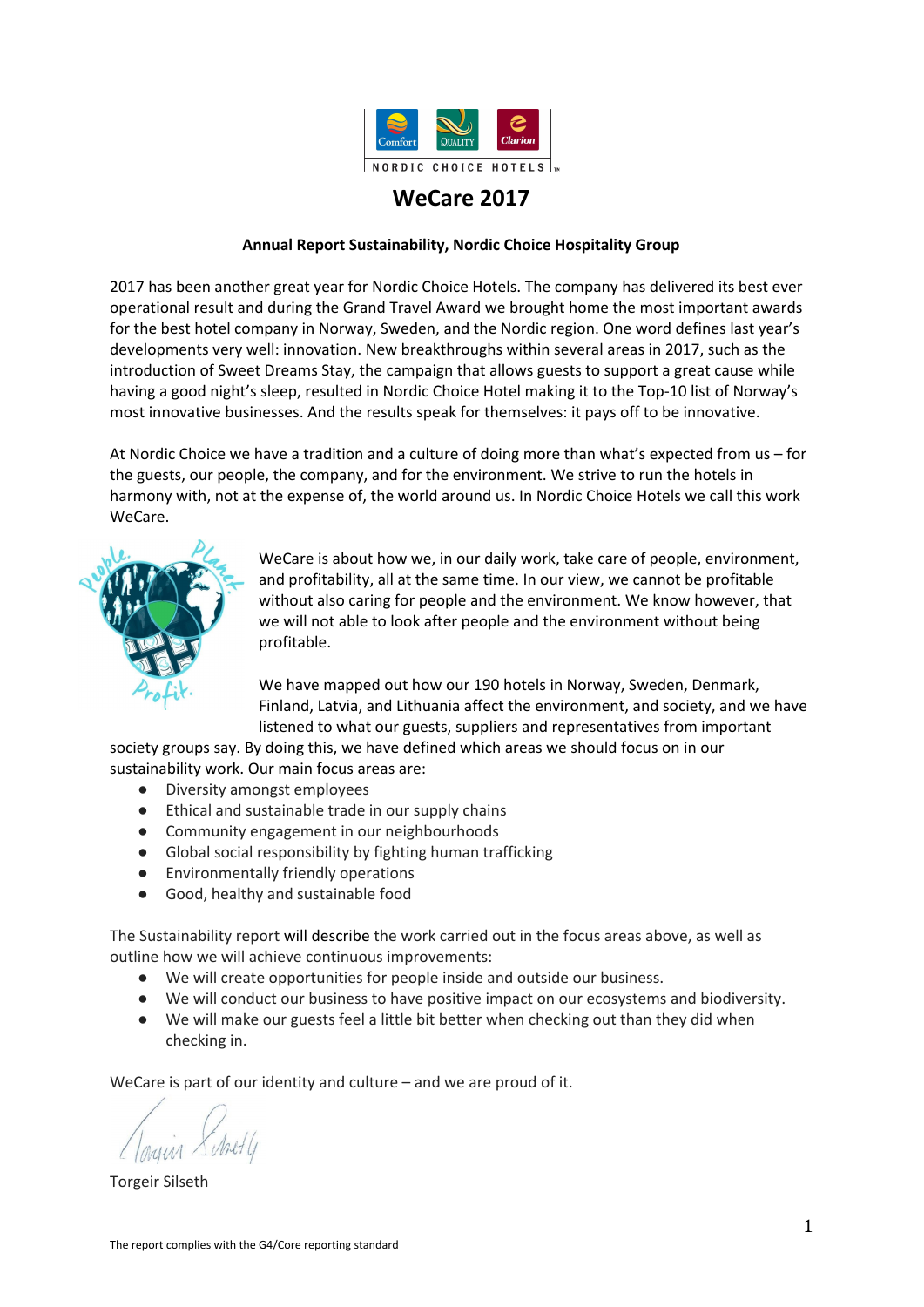| Our goal            | Low sick leave and the lowest possible number of injuries                                                                                                                                                                                                                                                                                                                                                                                                                                                                                                                                          |
|---------------------|----------------------------------------------------------------------------------------------------------------------------------------------------------------------------------------------------------------------------------------------------------------------------------------------------------------------------------------------------------------------------------------------------------------------------------------------------------------------------------------------------------------------------------------------------------------------------------------------------|
| Why is it important | The jobs should not cause bad health to our employees                                                                                                                                                                                                                                                                                                                                                                                                                                                                                                                                              |
| What we do          | #PulsforUNICEF is a project performed every autumn. For each day an<br>employee is physically active (has a higher pulse) for at least half an hour,<br>Nordic Choice gives NOK 15 to UNICEF and our joint Sweet Dreams<br>project. In 2017, NOK 1 MNOK was donated to UNICEF from project<br>#PulsforUNICEF.                                                                                                                                                                                                                                                                                      |
|                     | During 2017 the employee survey The Beat was also further developed to<br>include a study of how the employees perceive a safe and secure work<br>place. The first study will be performed in 2018.                                                                                                                                                                                                                                                                                                                                                                                                |
| Our results         | Results sick leave and injuries (G4-LA6):<br>Sick leave is relatively unchanged since last year. We see a small increase<br>in Finland and Denmark but a positive reduction in other countries.<br>Sick leave 2015: 4.65 % in Norway and 3.69 % in Sweden<br>Sick leave 2016: 4.75 % in Norway and 3.7 % in Sweden<br>Sick leave 2017: 4.90 % in Norway and 3.8 % in Sweden<br>Sick leave within NCH is lower than industry average and total sick leave<br>for respective country.<br>All hotels in Nordic Choice are independent legal entities who report any<br>potential injuries separately. |

| Our goal            | The percentage of female leaders shall be the same as the percentage of<br>female employees                                                                                                                                          |
|---------------------|--------------------------------------------------------------------------------------------------------------------------------------------------------------------------------------------------------------------------------------|
| Why is it important | The hotel industry is a typical female workplace, but traditionally managers<br>have been men.                                                                                                                                       |
| What we do          | We believe the percentage of our female middle managers is on a<br>satisfactory level compared to the percentage of female employees and<br>will not take any specific measures to change this.                                      |
| Our results         | Gender equality statistics (G4-LA12):<br>Percentage female employees across NCH: 63%<br>Percentage female department managers:<br>2015: Norway: 58%. Sweden: 66%<br>2016: Norway: 51%. Sweden: 56%<br>2017: Norway: 64%. Sweden: 68% |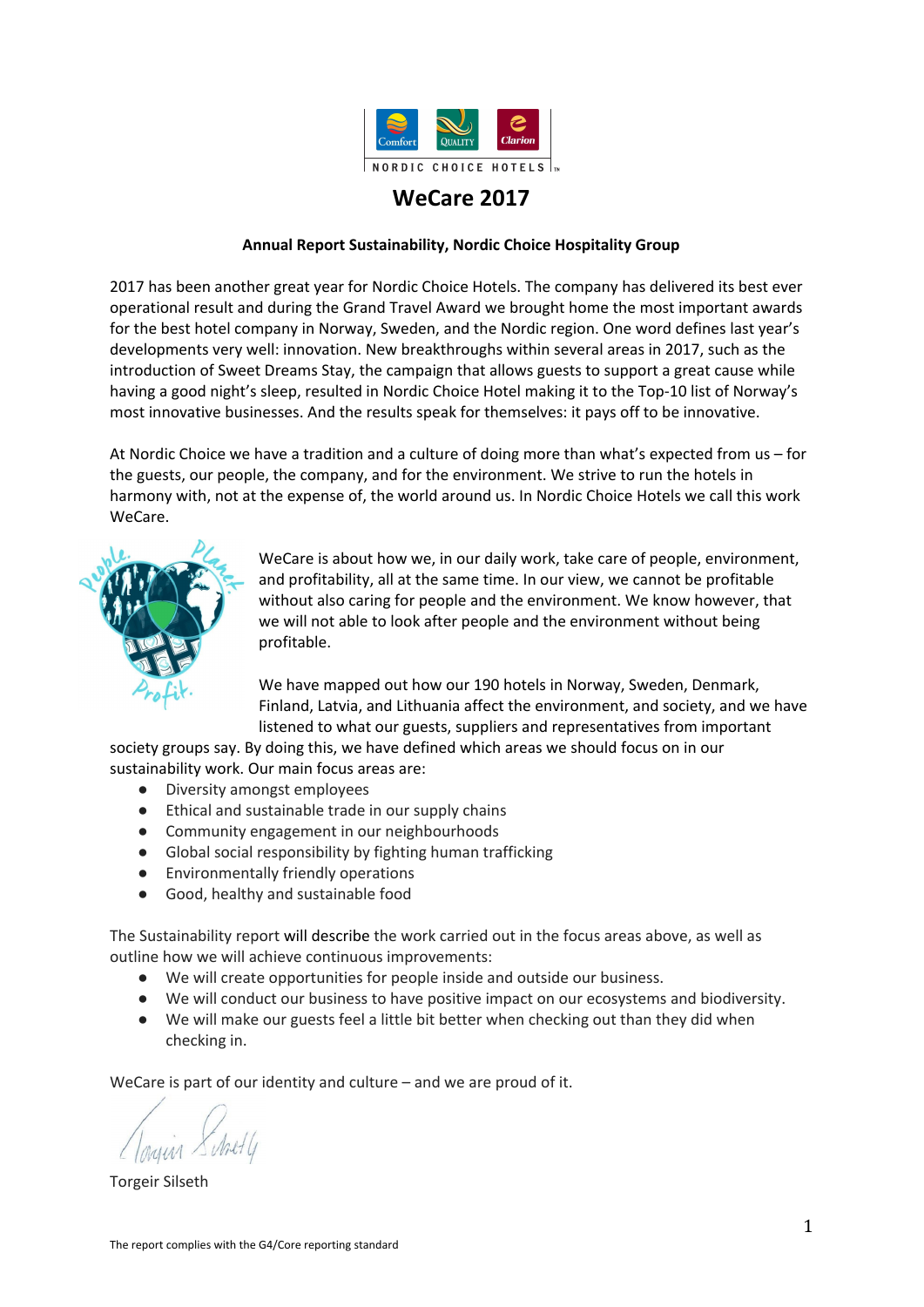| Our goal            | We shall be recognised for staff diversity and increase the percentage of<br>middle managers with non-Scandinavian ethnicity                                                                                                                                                               |
|---------------------|--------------------------------------------------------------------------------------------------------------------------------------------------------------------------------------------------------------------------------------------------------------------------------------------|
| Why it is important | Our guests represent diversity. Diversity among our employees is both a<br>necessity and a competitive advantage.                                                                                                                                                                          |
| What we do          | Diamond Club was launched in 2017 and is a tool to promote internal<br>career opportunities. It has an explicit target to increase the percentage of<br>middle managers with non-Scandinavian ethnicity.                                                                                   |
| Our results         | At the end of 2017, Nordic Choice had more than 14 000 employees spread<br>across 193 nationalities (G4-LA12):<br>Percentage employees with non-Scandinavian ethnicity:<br>2016: 38%<br>2017: 32%<br>Percentage middle managers with non-Scandinavian ethnicity:<br>2016: 11%<br>2017: 15% |

| Our goal            | We shall be an inclusive employer and a preferred partner for<br>organisations within this field                                                                                                                                                                                                                                                                                                           |
|---------------------|------------------------------------------------------------------------------------------------------------------------------------------------------------------------------------------------------------------------------------------------------------------------------------------------------------------------------------------------------------------------------------------------------------|
| Why it is important | With a large number of jobs not requiring skilled education, we have the<br>opportunity to, responsibility for, and pleasure to employ people who<br>otherwise often would be excluded from working life.                                                                                                                                                                                                  |
| What we do          | Cooperation with "Ringer i Vannet" and "Samhall".<br>Offer internships in collaboration with Red Cross for victims of human<br>trafficking.                                                                                                                                                                                                                                                                |
| Our results         | In 2017, more than 800 unemployed people were offered internship in one<br>of Nordic Choice's hotels through the company's collaboration with<br>organisations such as NAV, Arbetsförmedlingen, Samhall. and "Ringer i<br>Vannet". 34% continued to permanent employment after completing the<br>internship.<br>Nordic Choice has also been awarded the prize as Sweden's most<br>LBTQ-friendly workplace. |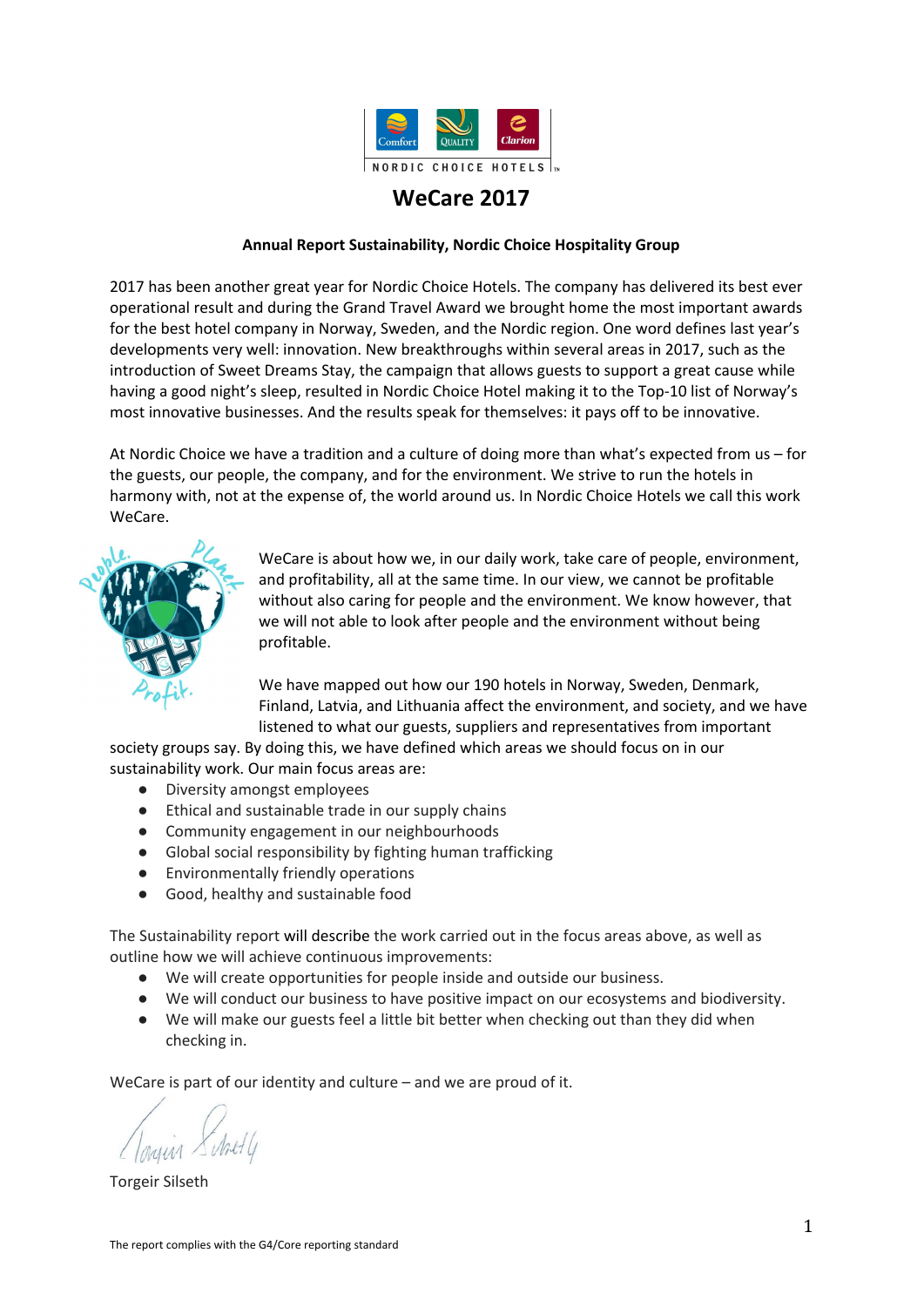# Outside the hotel

Responsibility outside the hotel means that we take responsibility for not only our employees and guests, but also for others. This includes the supplier chain as well as local and global social responsibility. The most relevant UN sustainability targets affected by this work are:



| Our goal            | We care about working conditions in our supply chains, and will<br>contribute to improvements.                                                                                                                                                                                                                                                                                                                                                                                                                                                                                                                                                                                                     |
|---------------------|----------------------------------------------------------------------------------------------------------------------------------------------------------------------------------------------------------------------------------------------------------------------------------------------------------------------------------------------------------------------------------------------------------------------------------------------------------------------------------------------------------------------------------------------------------------------------------------------------------------------------------------------------------------------------------------------------|
| Why it is important | We have more than 200 central suppliers, and approximately one third of<br>what we purchase is food. All our central suppliers have offices in the<br>countries where we operate, while their supply chains cover numerous<br>countries.                                                                                                                                                                                                                                                                                                                                                                                                                                                           |
|                     | It is a well-known problem that working conditions in the supply chains can<br>be very poor. The probability of social dumping and illegal working<br>conditions is significant in several of the industries connected to hotel<br>operations - such as construction work, cleaning services, transport and<br>service industries.                                                                                                                                                                                                                                                                                                                                                                 |
|                     | This means we must demand clear responsibilities and reasonable working<br>conditions both from our suppliers and from their supply chains.                                                                                                                                                                                                                                                                                                                                                                                                                                                                                                                                                        |
| What we do          | Our own Code of Conduct, based on recognised UN and ILO conventions, is<br>included in all our trade agreements.                                                                                                                                                                                                                                                                                                                                                                                                                                                                                                                                                                                   |
|                     | When signing new contracts, we prioritise suppliers who care about<br>responsible working conditions and human rights in their own businesses<br>and those of their suppliers. As a minimum, we exclude suppliers who say<br>they are unable to comply with our ethical guidelines. If the supplier wishes<br>to take various improvement measures in order to meet our requirements,<br>we will then, jointly with the supplier, plan for how we can achieve<br>compliance with our ethical guidelines. Improvement plans can also be<br>made if our suppliers don't have targets and plans in place for their own<br>fair trade work, or lack routines for how to follow up their own suppliers. |
|                     | Our work with suppliers is based on collaborations to achieve continuous<br>improvements. Suppliers not wanting or failing to achieve improvements<br>are not wanted as our business partners.                                                                                                                                                                                                                                                                                                                                                                                                                                                                                                     |
|                     | Since 2014, we have conducted several surveys and supplier courses<br>focused on sustainability. We have then categorised our suppliers<br>according to the risk for breach of our ethical guidelines and sustainable<br>minimum requirements and prepared an action plan for improvement<br>measures for the suppliers. In 2017 we decided to strengthen our                                                                                                                                                                                                                                                                                                                                      |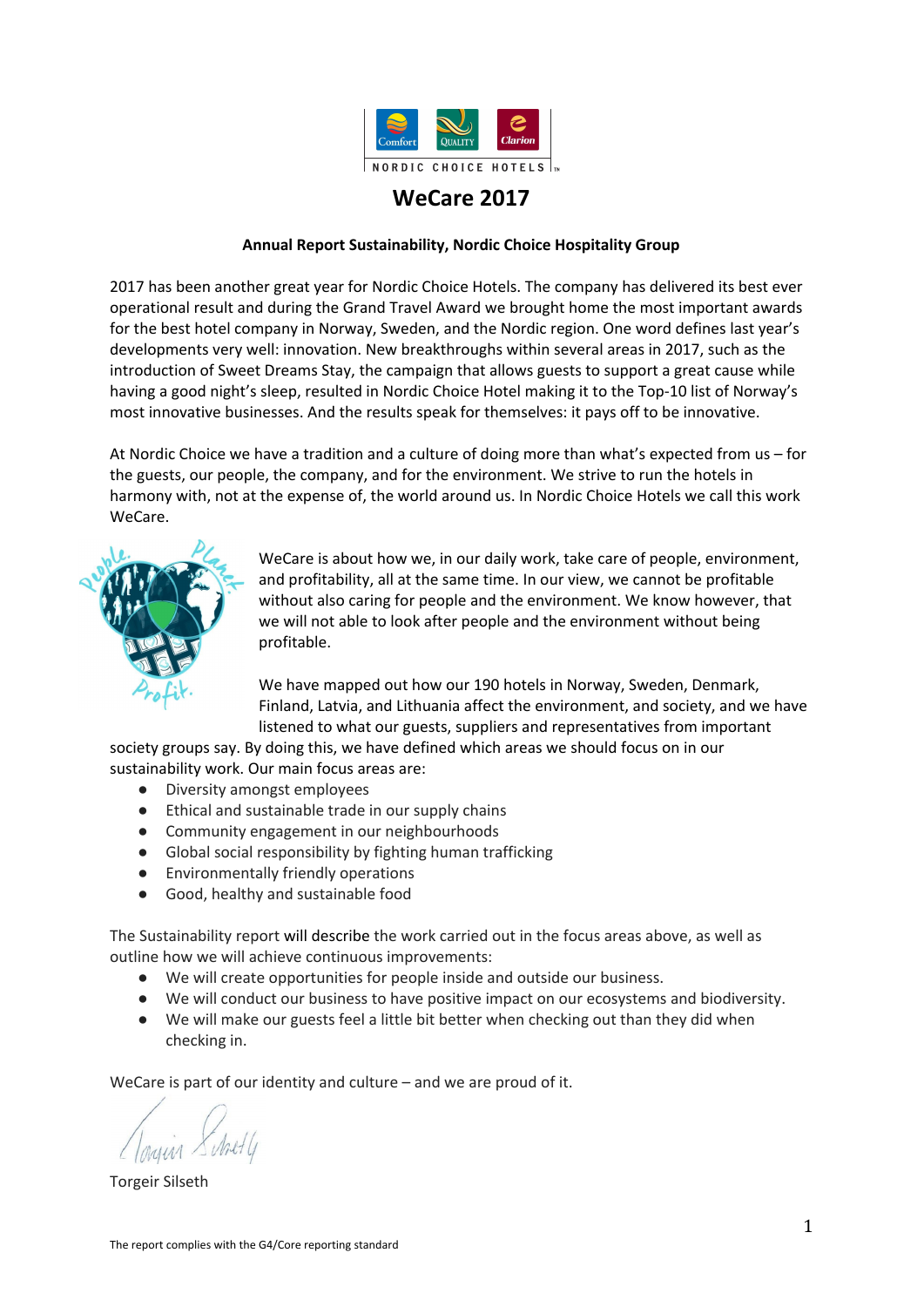|             | competence in this area through consultancy support from the Ethical<br>Trade Initiative (1 bbMbf nxZ{byi aMIXZj - IEH).                                                                                                                                                               |
|-------------|----------------------------------------------------------------------------------------------------------------------------------------------------------------------------------------------------------------------------------------------------------------------------------------|
|             | Monitoring and additional meetings with the suppliers have been and<br>continues to be a part of this work. The action plan is implemented and<br>updated continuously.                                                                                                                |
|             | Our procurement department and the head of procurement within the<br>construction unit participated as a pilot-business in a new training course<br>organised by IEH in 2017.                                                                                                          |
|             | We have been a member of Ethical Trade Initiative (IEH) since 2008.                                                                                                                                                                                                                    |
| Our results | Sustainable trade is a continuous work consisting of steady improvements.<br>We can never say that we have reached our goal, and guarantee that, for<br>example, child labour will not occur in one of our supply chains, but we can<br>guarantee that we are working to prevent this. |
|             | G4-LA14/15; G4-HR10/11: Our report of Ethical Trade Initiative (IEH) for<br>2016 can be downloaded from: www.etiskhandel.no/medlem                                                                                                                                                     |

| Our goal            | We shall contribute to positive changes in the local communities we are<br>part of.                                                                                                                                                                                                                                                                                                                                       |
|---------------------|---------------------------------------------------------------------------------------------------------------------------------------------------------------------------------------------------------------------------------------------------------------------------------------------------------------------------------------------------------------------------------------------------------------------------|
| Why it is important | Our hotels should be good neighbours, and with more than 190 hotels,<br>there are many neighbourhoods where we can make a difference. This is<br>part of our culture.                                                                                                                                                                                                                                                     |
| What we do          | In 2017, we continued our internal WeCare fund, where the hotels can<br>apply for support for their local projects. During the year, more than 20<br>hotels received support from the fund for projects providing more city<br>bikes, concerts and dances for people with disabilities etc.                                                                                                                               |
|                     | Below are more examples of local WeCare projects:                                                                                                                                                                                                                                                                                                                                                                         |
|                     | <b>Lonely Christmas Tree Seeking Presents</b><br>In December every year, our hotels arrange an extensive voluntary<br>campaign called "Lonely Christmas Tree Seeks Presents". In 2017, we<br>collected 80 000 Christmas presents for disadvantaged children and youths<br>in the hotels' own neighbourhoods. Guests are warmly welcome to<br>participate and put a present under the Christmas tree in one of our hotels. |
|                     | For each present collected, Nordic Choice Hotels donates an additional NOK<br>10 to UNICEF's work to protect child victims of human trafficking.                                                                                                                                                                                                                                                                          |
|                     | 100 rooms for awesome people<br>Clarion Grand Hotel Helsingborg arranged "100 rooms for awesome<br>people", where 100 rooms were given to everyday heroes in Helsingborg.<br>The selected people were nominated through social media on the basis of,                                                                                                                                                                     |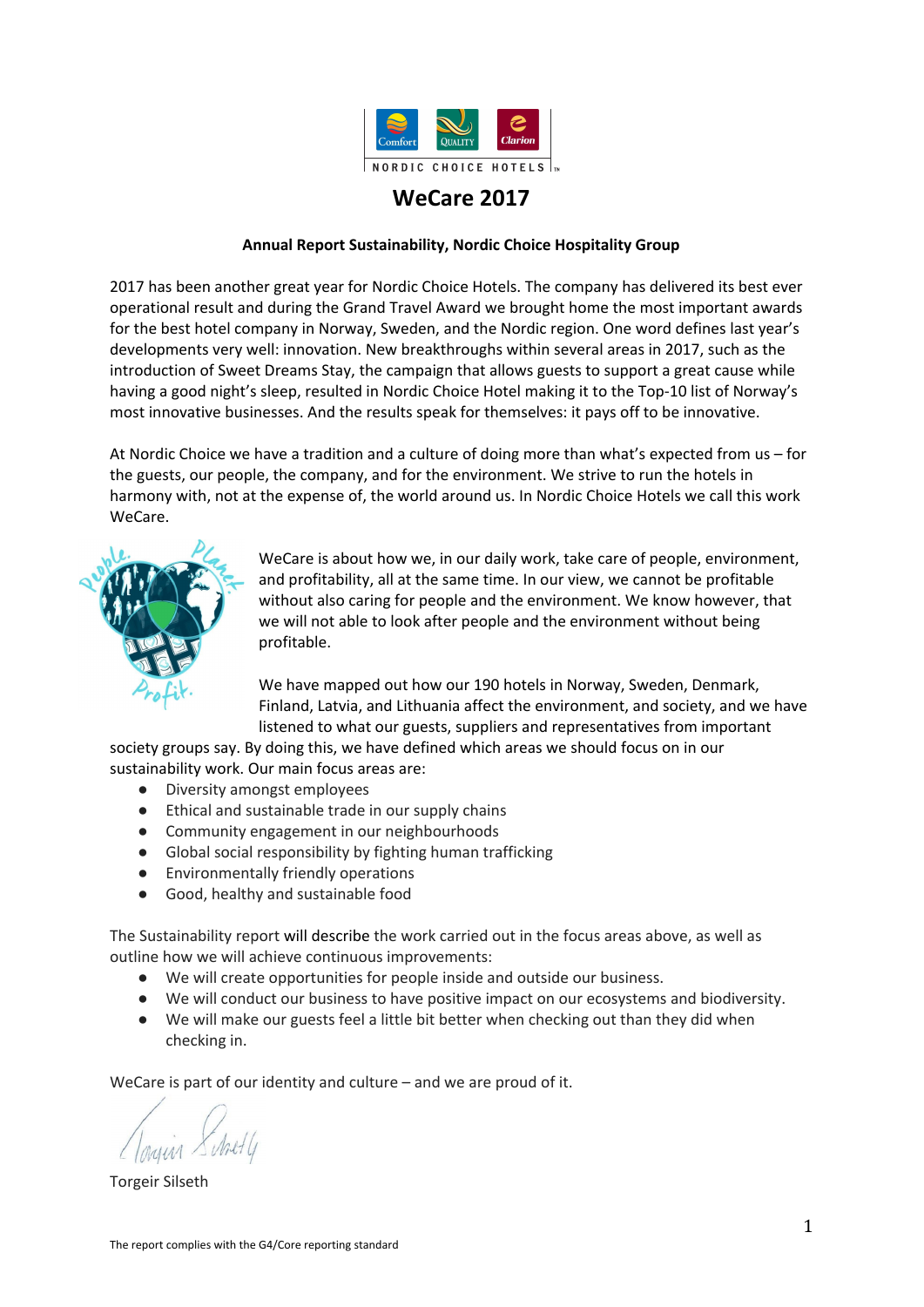|             | for example, their contributions in the local community.                                                                                                                                                                                                                                                                                                                                                                                                                                           |  |
|-------------|----------------------------------------------------------------------------------------------------------------------------------------------------------------------------------------------------------------------------------------------------------------------------------------------------------------------------------------------------------------------------------------------------------------------------------------------------------------------------------------------------|--|
|             | Clean oceans<br>Clarion Hotel Post has, through its enormous commitment to cleaner<br>oceans, invited other organisations, school classes, and the local<br>communities to clean the beaches in Gothenburg and reduce the amount of<br>plastic in the ocean. In addition, they have implemented several measures<br>to increase the awareness and knowledge about plastic and waste in the<br>oceans. The hotel has received great publicity in the media and thereby<br>spread awareness further. |  |
|             | Hope for children<br>For many years, Clarion Collection has raised money, presents and clothes<br>to families in need in the Baltic countries. The project was realised after an<br>initiative from employees with origins in the Baltic.<br>Gala dance at Gardermoen                                                                                                                                                                                                                              |  |
|             | Clarion Hotel & Congress Oslo Airport once again arranged a gala dance for<br>people with special needs, with the dance band Ole Ivars providing music.                                                                                                                                                                                                                                                                                                                                            |  |
| Our results | More than 150 hotels took part in our Christmas campaign "Lonely<br>Christmas Tree Seeks Presents", where more than 80 000 presents were<br>handed out to disadvantaged children in our neighbourhoods.                                                                                                                                                                                                                                                                                            |  |

| Our goal            | We shall take part in the fight against human trafficking.                                                                                                                                                                                                                                                                                                                                                                                                                                                                                                                                      |
|---------------------|-------------------------------------------------------------------------------------------------------------------------------------------------------------------------------------------------------------------------------------------------------------------------------------------------------------------------------------------------------------------------------------------------------------------------------------------------------------------------------------------------------------------------------------------------------------------------------------------------|
| Why it is important | Human trafficking is one of the three biggest illegal industries. The refugee<br>crisis makes human trafficking even more prevalent, even in the countries<br>we operate.                                                                                                                                                                                                                                                                                                                                                                                                                       |
|                     | Human trafficking is among the world's biggest criminal operations and<br>harms more than 1.2 million children every year. Sex tourism and child<br>abuse is an increasing problem, particularly in Southeast Asia. As a<br>responsible operator in the travel industry, we have chosen to contribute in<br>the fight against human trafficking of children in Cambodia.                                                                                                                                                                                                                        |
| What we do          | Nordic Choice is a signature partner to UNICEF and has collaborated with<br>UNICEF since 2008. Since 2012, the collaboration has focused on human<br>trafficking. In 2016, we renewed our agreement with UNICEF and<br>committed ourselves to help even more children victimised by human<br>trafficking. In 2017 we continued the Sweet Dreams project, which involves<br>our employees and guests in UNICEF's work for children affected by human<br>trafficking. For every night a guest stays with us, we contribute to a safe<br>night's sleep for children affected by human trafficking. |
|                     | <b>Involvement of employees</b>                                                                                                                                                                                                                                                                                                                                                                                                                                                                                                                                                                 |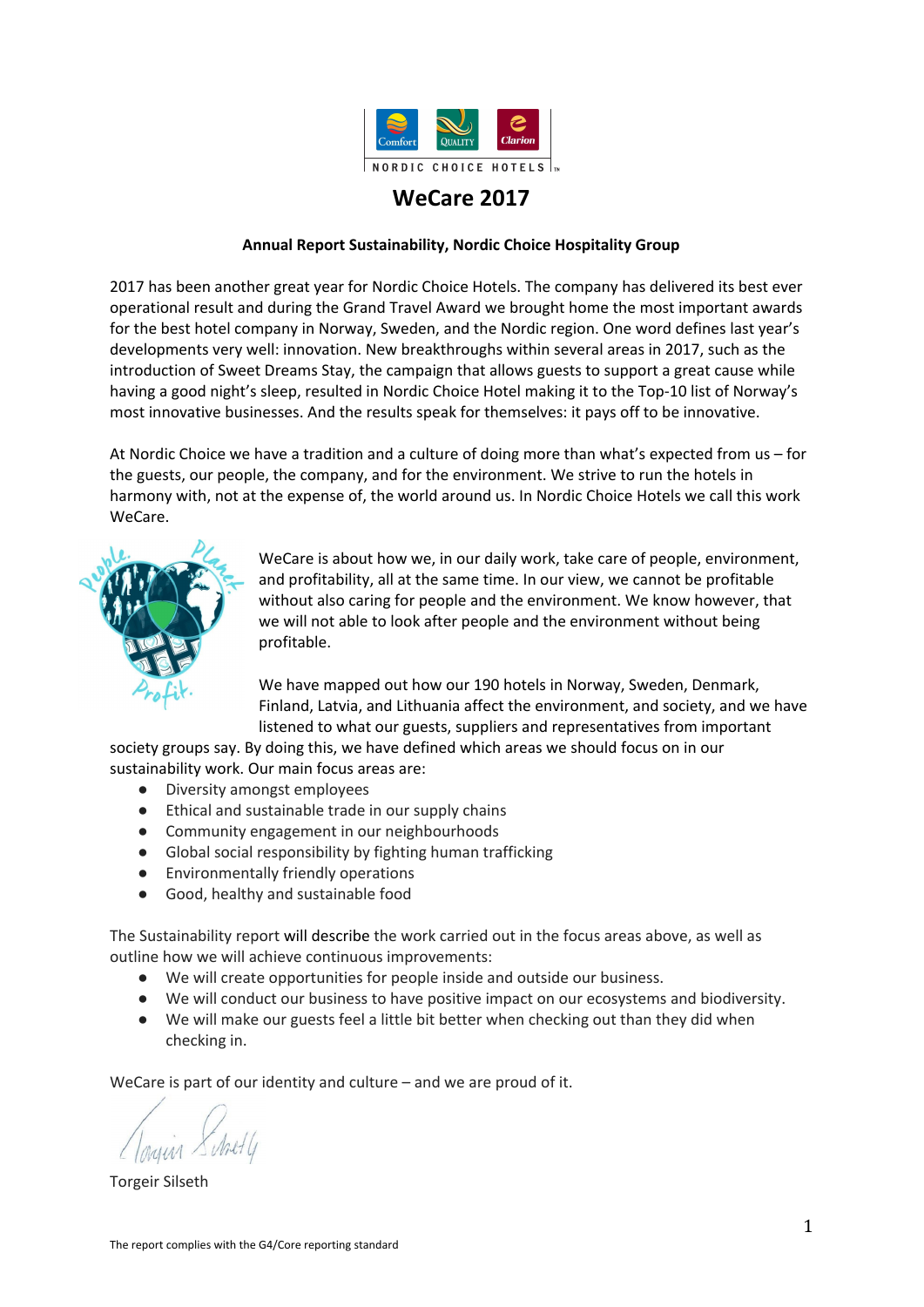| #PulsforUNICEF - four weeks during autumn: for every day an NCH<br>employee is physically active for at least half an hour, we give NOK 10 to<br>UNICEF. More than 4 100 employees participated in 2017.                                                                                                                                                                                                                                                                                                                     |
|------------------------------------------------------------------------------------------------------------------------------------------------------------------------------------------------------------------------------------------------------------------------------------------------------------------------------------------------------------------------------------------------------------------------------------------------------------------------------------------------------------------------------|
| Run for UNICEF: For every employee who takes an active part in the<br>Holmenkollen relay in Oslo as member of an NCH team, NCH donates NOK<br>300 to UNICEF. NOK 110 000 was donated to UNICEF in 2017.                                                                                                                                                                                                                                                                                                                      |
| Field trip: A field trip was organised in 2016 and five of our employees will<br>take part in a field trip to Cambodia in 2018. No field trip was organised in<br>2017.                                                                                                                                                                                                                                                                                                                                                      |
| Christmas presents: Instead of buying Christmas presents for employees,<br>many hotels chose to donate Christmas presents to UNICEF. In 2017, this<br>totalled NOK 400 000. Instead of Easter eggs for employees, we donated<br>150 000 NOK to UNICEF.                                                                                                                                                                                                                                                                       |
| <b>Involvement of guests</b><br>Sweet Dreams Stay: The "Sweet Dreams Stay" concept was implemented in<br>all chain hotels as a part of the UNICEF project "Sweet Dreams". Sweet<br>Dreams Stay allows guests who stay at the hotel for more than one night,<br>to forego cleaning of the room. The solution is environmentally friendly,<br>and the hotel donates money to UNICEF for each foregone cleaning. From<br>the launch in September 2017 until the end of the year, more than 75 000<br>guests elected to do this. |
| Drawings for UNICEF: During the launch of Sweet Dreams Stay, NCH<br>arranged a drawing competition for children. More than 14 000 drawings<br>were collected. NOK 10 was donated to UNICEF for each drawing.                                                                                                                                                                                                                                                                                                                 |
| Christmas campaign: "Lonely Christmas tree seeks presents" collects<br>Christmas presents from guests, employees and others. For each Christmas<br>gift collected, we donate NOK 10 to UNICEF. 80 000 Christmas presents and<br>gift checks where collected to UNICEF in 2017.                                                                                                                                                                                                                                               |
| Members points: Every year, we give our members the opportunity to<br>donate their membership points to UNICEF. In 2017, members donated<br>more than 15 million bonus points which translated to a donation of NOK<br>450 000.                                                                                                                                                                                                                                                                                              |
| Bracelets: In 2017, we sold more than 21 000 bracelets from a women's<br>centre in Cambodia at our reception counters. The centre is supported by<br>UNICEF and helps women exposed to trafficking. The bracelets are made<br>from crumbled paper and the sale resulted in an income to the centre of<br>more than NOK 1.5 million.                                                                                                                                                                                          |
| <b>Emergency response</b>                                                                                                                                                                                                                                                                                                                                                                                                                                                                                                    |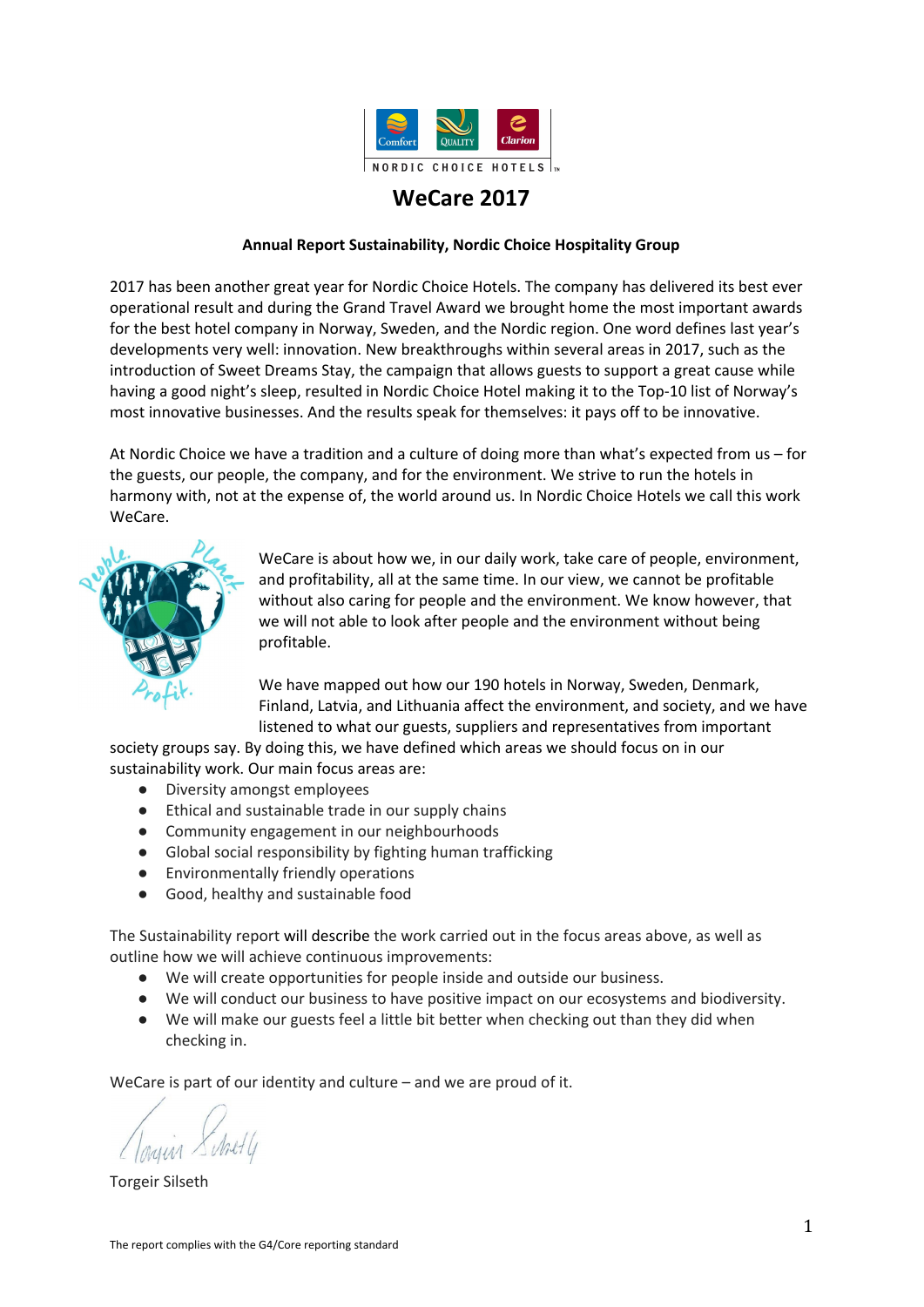|             | We also contribute to UNICEF's humanitarian response activities during<br>major catastrophes. In 2017, we had no individual campaigns in this area.                                                                                                                                                                                      |
|-------------|------------------------------------------------------------------------------------------------------------------------------------------------------------------------------------------------------------------------------------------------------------------------------------------------------------------------------------------|
|             | We have developed guidelines for handling of suspicious prostitution at our<br>hotels, with input from the prostitutes.                                                                                                                                                                                                                  |
|             | In collaboration with Red Cross, we offer internships and work practice for<br>human trafficking victims.                                                                                                                                                                                                                                |
| Our results | In total, Nordic Choice Hotels donated NOK 3 680 000 to UNICEF in 2016.<br>For every night a guest stays with us, we donate to our Sweet Dreams<br>project. In 2017 this resulted in 18.500 safe nights for children. In addition,<br>donations were provided by employees and the company who donated a<br>further 113 000 safe nights. |

## Sustainability in all aspects

We will conduct our business towards a positive impact on our ecosystems and biodiversity. We work systematically to reduce our environmental footprint. The most relevant UN's sustainability targets affected by this work are:



In 2017, we committed to new goals for our sustainability work. The goals stretch to 2021 and shall ensure we maintain our position as an environmentally friendly company.

| Our goal            | All our hotels to be environmentally certified in accordance with<br>ISO 14001                                                                                                                                                                                                                                                                       |
|---------------------|------------------------------------------------------------------------------------------------------------------------------------------------------------------------------------------------------------------------------------------------------------------------------------------------------------------------------------------------------|
| Why it is important | Greenhouse gas emissions, poor use of resources, and pollution<br>threaten our future generations and the globe's biodiversity.                                                                                                                                                                                                                      |
| What we do          | The environmental management system ISO 14001 enables us to<br>focus on the most important environmental aspects for hotels,<br>and on continuous improvements, for which new targets are set<br>every year. In order to securely implement the work at our hotels,<br>we are using a self-designed environmental management tool<br>called Penguin. |
|                     | New standard<br>We redesigned our environmental management system in 2017 in<br>accordance with the updated standard ISO 14001:2015. This<br>means, for example, that much of the already existing<br>sustainability work is reported and documented according to the<br>ISO standard. Further, the hotels and several departments and               |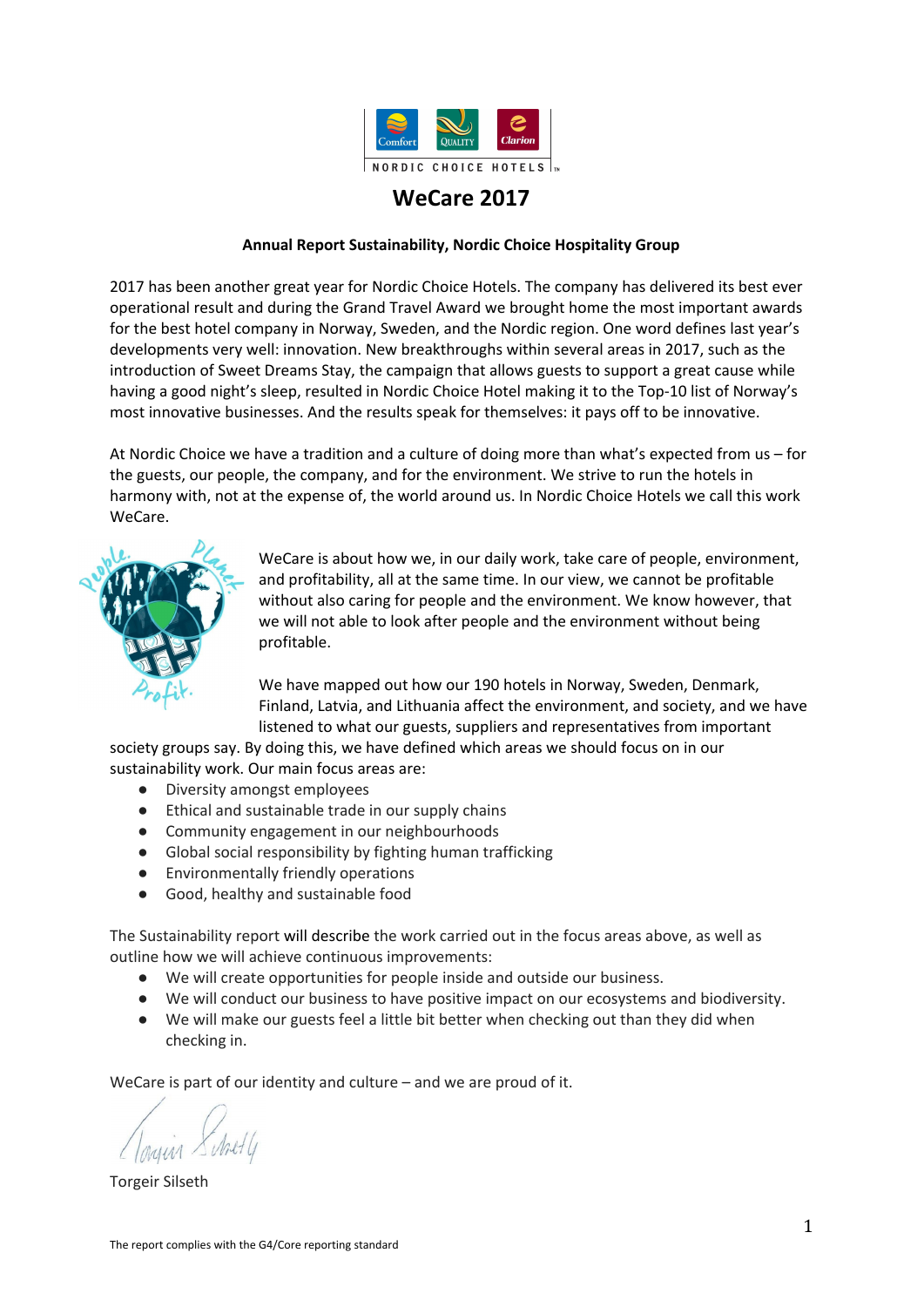|             | functions also conduct discussions with their stakeholders, to<br>ensure the work takes the stakeholders into account.                                                                                                                                                                                                                                                                                                                                                                                                                                                                         |
|-------------|------------------------------------------------------------------------------------------------------------------------------------------------------------------------------------------------------------------------------------------------------------------------------------------------------------------------------------------------------------------------------------------------------------------------------------------------------------------------------------------------------------------------------------------------------------------------------------------------|
|             | <b>Training</b><br>Training of all employees is an important part of our<br>environmental management system. Nordic Choice Hotels has its<br>own training portal.                                                                                                                                                                                                                                                                                                                                                                                                                              |
|             | <b>Environment coordinator</b><br>Every hotel appoints their own environment coordinator, who<br>coordinates, initiates and takes responsibility for implementation<br>of measures at their hotel, including documenting and following<br>up on environmental data. The person responsible for<br>environment issues at the head office travelled to some of the<br>cities in the Nordic region in 2017, called The Penguin Tour.<br>Environment coordinators and managers from all hotels came<br>together to learn about the new version of ISO 14001, and to<br>create commitments thereto. |
|             | <b>Sustainability coaches</b><br>In 2017 and in collaboration with Sustainergies in Sweden and<br>GreenCo in Norway, 60 students in Sweden and 30 students in<br>Norway worked as sustainability coaches at one of our hotels. For<br>one day a month, they supported their hotel with further<br>development and implementation of the hotel's environmental<br>work. The coaches also conduct internal audits of the<br>environment and of organic food at the hotels.                                                                                                                       |
|             | New focus area for sustainability work<br>Ever since we became ISO 14001 certified in 2009, we have<br>worked with five key focus areas or environment aspects: water,<br>waste, chemicals, energy, and transport. "Products" was added as<br>a central focus area in 2017.                                                                                                                                                                                                                                                                                                                    |
| Our results | Nordic Choice Hotels is certified in accordance with the ISO<br>14001:2015 standard.                                                                                                                                                                                                                                                                                                                                                                                                                                                                                                           |
|             | We are proud to be certified according to ISO 14001, and also<br>proud of DNV-GL's comment after their latest audit: "Nordic<br>Choice' leadership is visible, clear, and bold about their<br>sustainability focus."                                                                                                                                                                                                                                                                                                                                                                           |
|             | 4 300 employees completed our sustainability e-learning course in<br>2017, representing 35% of our employees. In addition, many<br>hotels provided plenary sessions of the learning. Participants were<br>not registered. We implemented a new Learning Management<br>System in NCH in 2017, called the Nordic Choice Academy, for<br>better sustainability learning, control, and registration of<br>employees who attended the training. Mandatory environment<br>training will be a part of this training platform.                                                                         |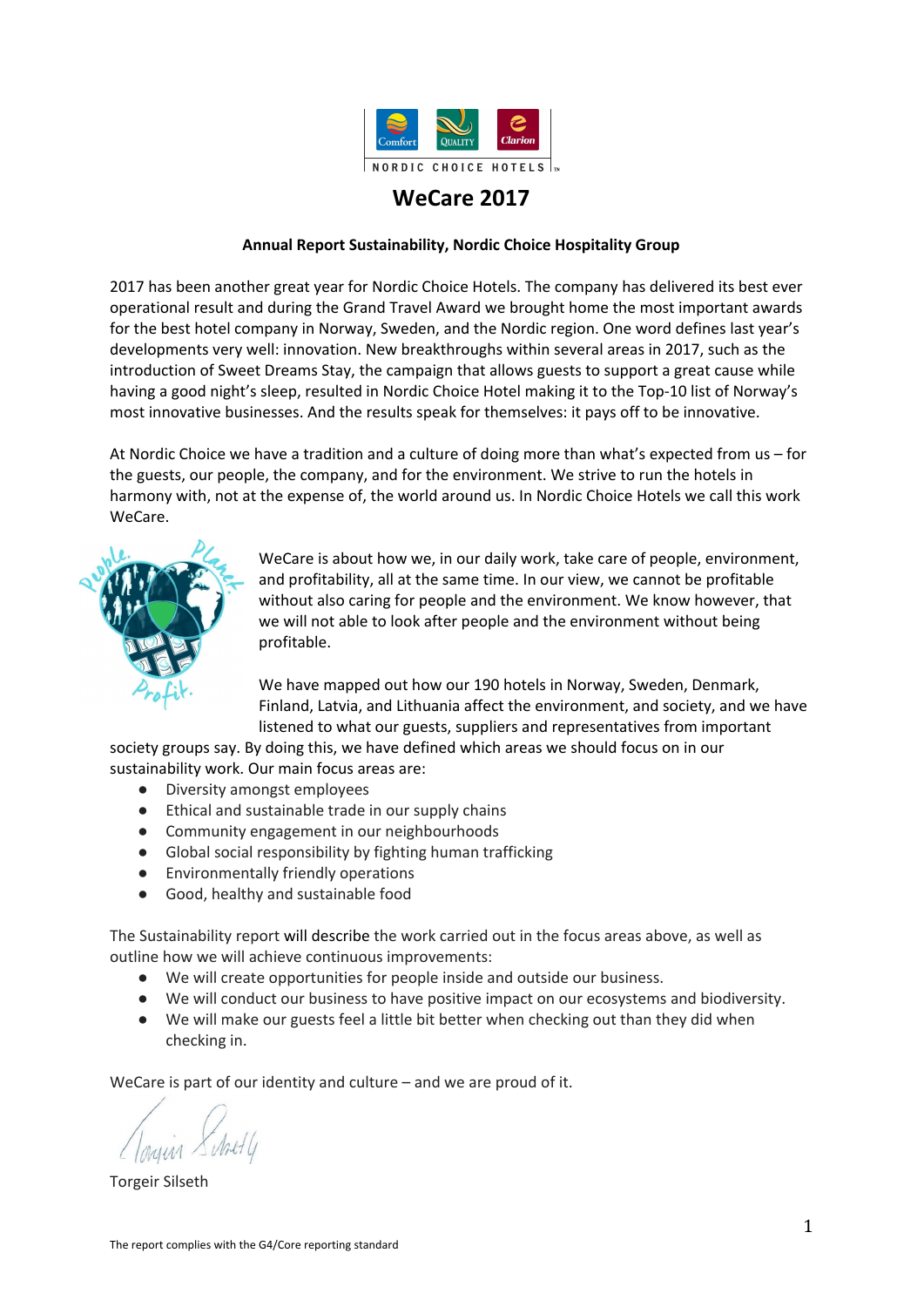| 167 people participated in the training course for environment |
|----------------------------------------------------------------|
| coordinators in 2017.                                          |

| Our goal            | We shall reduce our greenhouse gas emissions                                                                                                                                                                                                                                                    |
|---------------------|-------------------------------------------------------------------------------------------------------------------------------------------------------------------------------------------------------------------------------------------------------------------------------------------------|
| Why it is important | Greenhouse gases cause global warming. To preserve the Earth<br>the way as we know it, greenhouse gas emissions must be<br>reduced.                                                                                                                                                             |
| What we do          | Reduction of our greenhouse gas emissions is a consequence of<br>other measures NCH implements as part of our environmental<br>work.                                                                                                                                                            |
| Our results         | Greenhouse gas emissions, scope 1, 2 and parts of 3. (G4-EN15<br>and G4-EN18)<br>We have reduced our CO2-emissions per guest night by almost<br>20% since 2012.<br>CO2-emissions per guest night:<br>2016: 2.65 kg<br>2017: 2.64 kg<br>Total emissions:<br>2016: 25 500 ton<br>2017: 22 304 ton |

| Our goal            | We shall do waste sorting and thus facilitate recycling                                                                                                                                                                                                                                                                                                                                                                                                         |
|---------------------|-----------------------------------------------------------------------------------------------------------------------------------------------------------------------------------------------------------------------------------------------------------------------------------------------------------------------------------------------------------------------------------------------------------------------------------------------------------------|
| Why it is important | Waste sorting contributes to a higher proportion of recycling, and<br>better utilisation of waste resources.                                                                                                                                                                                                                                                                                                                                                    |
| What we do          | A central agreement was signed with Suez in 2017 regarding<br>waste management in Sweden. This will result in a more uniform<br>and accurate reporting of waste quantities and sorting rates. The<br>hotels work continuously to improve sorting routines and<br>solutions.                                                                                                                                                                                     |
| Our results         | Waste volumes based on our largest waste groups (G4-EN23):<br>Residual waste: 39%<br>Wet organic waste: 29%<br>Cardboard/paper: 10%<br>Glass/metal: 11%<br>Fatty acids from grease separators: 5.6%<br>Hazardous waste: 0.15 %<br>The distribution is obtained from Norway, as Swedish number are<br>not available. The distribution is presumably also representative<br>of Sweden.<br>We have reduced the residual waste volumes by nearly 50% since<br>2008. |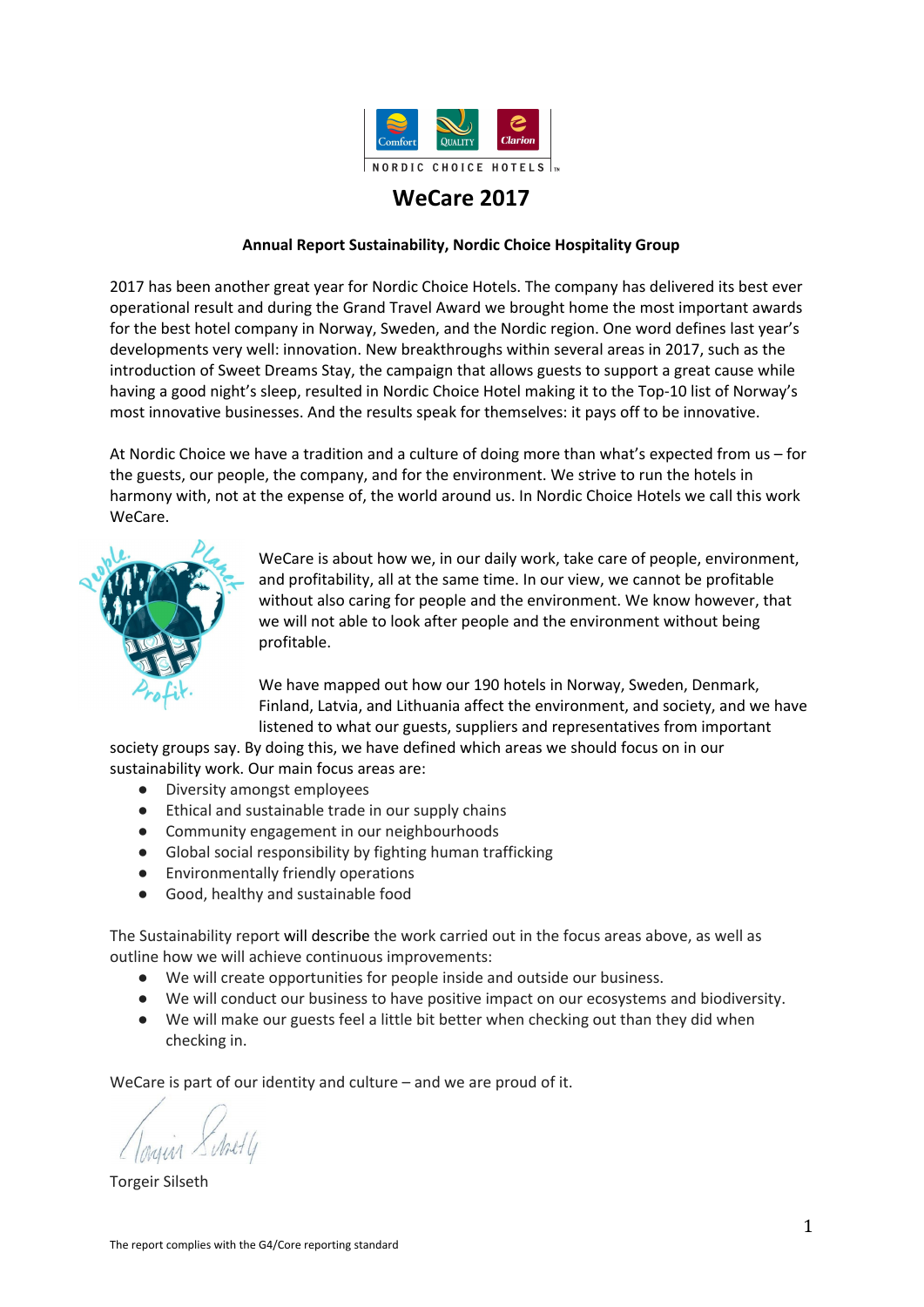| $2015:0.6$ kg/guest night<br>2016: 0.5 kg/ guest night                                       |
|----------------------------------------------------------------------------------------------|
| 2017: 0.5 kg/ guest night<br>Target 2017: Reduce with 15% from 2015. Result: 11.7% reduction |

| Our goal              | We shall reduce our energy consumption per $m3$                                                                                                                                                                                                                                                                                                                              |
|-----------------------|------------------------------------------------------------------------------------------------------------------------------------------------------------------------------------------------------------------------------------------------------------------------------------------------------------------------------------------------------------------------------|
| Why it is important   | About 75 percent of the world's energy consumption comes from<br>the energy sources oil, coal and natural gas, which, contribute<br>strongly to the world's greenhouse gas emissions.                                                                                                                                                                                        |
| What we do            | The replacement of incandescent light bulbs and halogen bulbs<br>with LED bulbs has continued in 2017.<br>Our Mestro measuring tool automatically collects energy<br>consumption numbers for most hotels, while some still have to<br>report manually. Number of guest nights are also reported in<br>Mestro, meaning the hotel can relate the consumption to<br>production. |
| What have we achieved | Energy intensity - use per Sq m (G4-EN5):<br>2016: 216,2 kWh/m2<br>2017: 210 kWh/m2<br>Reduction: 3%                                                                                                                                                                                                                                                                         |

| Our goal              | All our hotels shall use renewable energy - where possible                                                                                                                                                                       |
|-----------------------|----------------------------------------------------------------------------------------------------------------------------------------------------------------------------------------------------------------------------------|
| Why it is important   | Fossil energy and other non-renewable energy sources have huge<br>negative impacts on greenhouse gas emissions.                                                                                                                  |
| What we do            | We have bought renewable source guarantees from Ishavskraft<br>since 2007. We have continuously replaced previous energy<br>sources with renewable energy when that option is available to<br>us.                                |
| What we have achieved | Percentage of hotels using renewable energy sources:<br>2016: 81%<br>2017: 70%<br>The results drops as several of our new hotels are located in a<br>larger building where we cannot impact the choice of electricity<br>source. |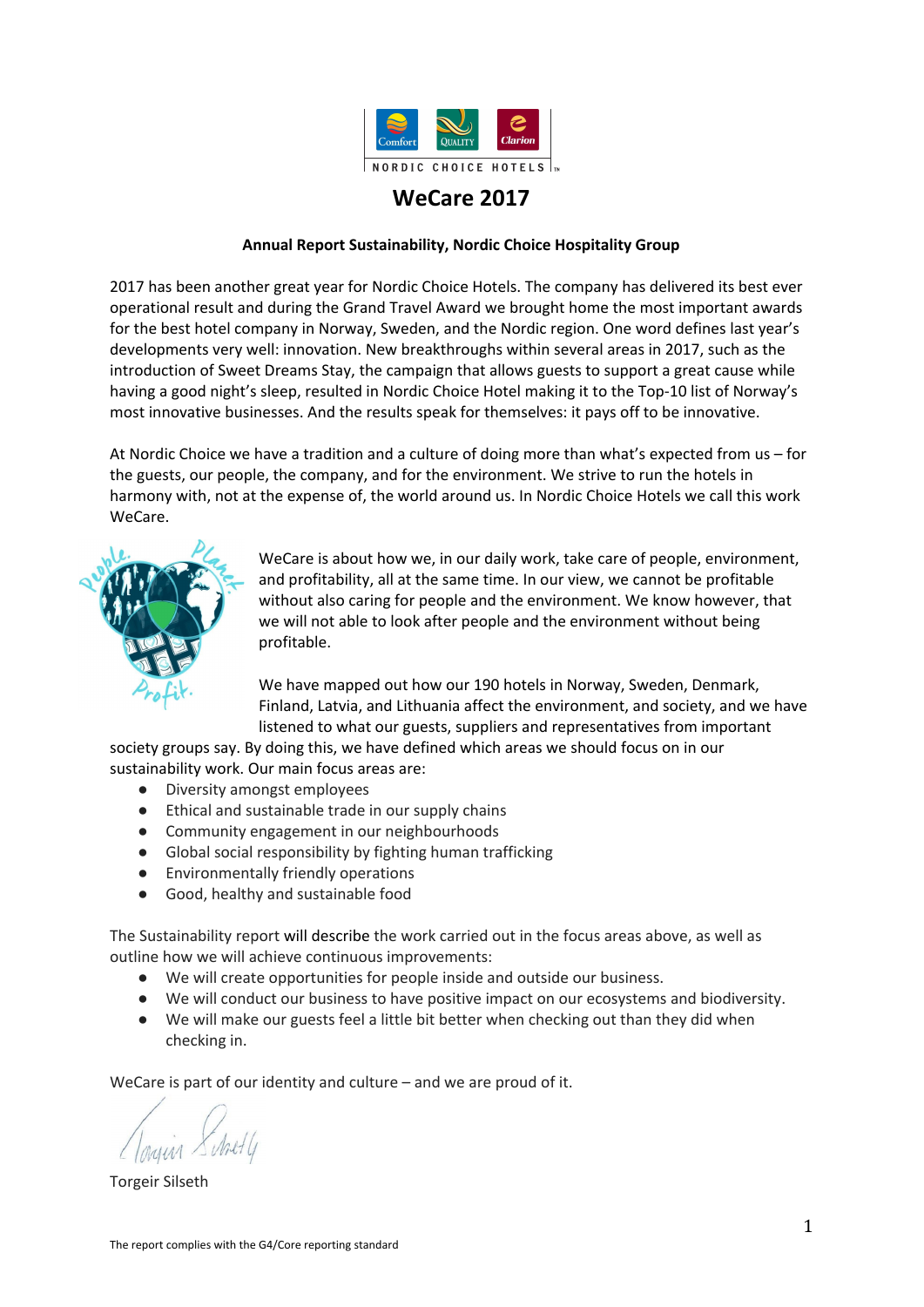| Our goal              | We shall minimise the number of transports                                                                                                                                                                                                                                                                                                                                                                                                                                                                                                                                                                                                          |
|-----------------------|-----------------------------------------------------------------------------------------------------------------------------------------------------------------------------------------------------------------------------------------------------------------------------------------------------------------------------------------------------------------------------------------------------------------------------------------------------------------------------------------------------------------------------------------------------------------------------------------------------------------------------------------------------|
| Why it is important   | Transports cause greenhouse gas emissions.                                                                                                                                                                                                                                                                                                                                                                                                                                                                                                                                                                                                          |
| What we do            | Our hotels continually work to reduce the number of transports to<br>and from the hotels, including reducing the number of orders<br>through improved ordering processes. Introducing the purchasing<br>Menybank planning tool has simplified this work. Several suppliers<br>also coordinate transports to reduce the number of deliveries.<br>The hotels have started to use ultra clean water and ozone water<br>as a replacement for cleaning chemicals, which means there is less<br>transportation of chemicals to the hotels.<br>Our Sweet Dreams concept leads to less use of textiles, which in<br>turn leads to fewer laundry transports. |
| What we have achieved | Mapping and monitoring of transports is currently being audited<br>to make it possible to measure transportation emissions rather<br>than number of deliveries.<br>2016: Average 1267 transports per hotel<br>2017: Average 1244 transports per hotel<br>Change: -1.8 %                                                                                                                                                                                                                                                                                                                                                                             |

| Our goal              | We shall reduce our use of chemicals                                                                                                                                                                                                                                                                                                                                                                                                                                                                                                                     |
|-----------------------|----------------------------------------------------------------------------------------------------------------------------------------------------------------------------------------------------------------------------------------------------------------------------------------------------------------------------------------------------------------------------------------------------------------------------------------------------------------------------------------------------------------------------------------------------------|
| Why it is important   | Chemicals can be harmful to animals, humans and the<br>environment.                                                                                                                                                                                                                                                                                                                                                                                                                                                                                      |
| What we do            | All chemicals we use are categorised red, yellow or green<br>(=environmentally friendly) and recorded in a central substance<br>register. The hotels continually work to reduce the use of red and<br>yellow chemicals. We continuously collaborate with our suppliers<br>to find more environmentally friendly products and methods.<br>Several hotels in Norway and Sweden have now introduced ultra<br>clean water and ozone water, meaning we don't need to use<br>cleaning chemicals which is of benefit for both employees and the<br>environment. |
| What we have achieved | Use of chemicals (total cleaning chemicals):<br>2016: 33 grams/guest night<br>2017: 29 grams/guest night<br>Change: 12%<br>The amount of chemicals used has been reduced by 29% since<br>2012.<br>Target 2017: Reduction -40% from 2012. Result: -29%<br>Target 2018: Reduction -31% from 2016.                                                                                                                                                                                                                                                          |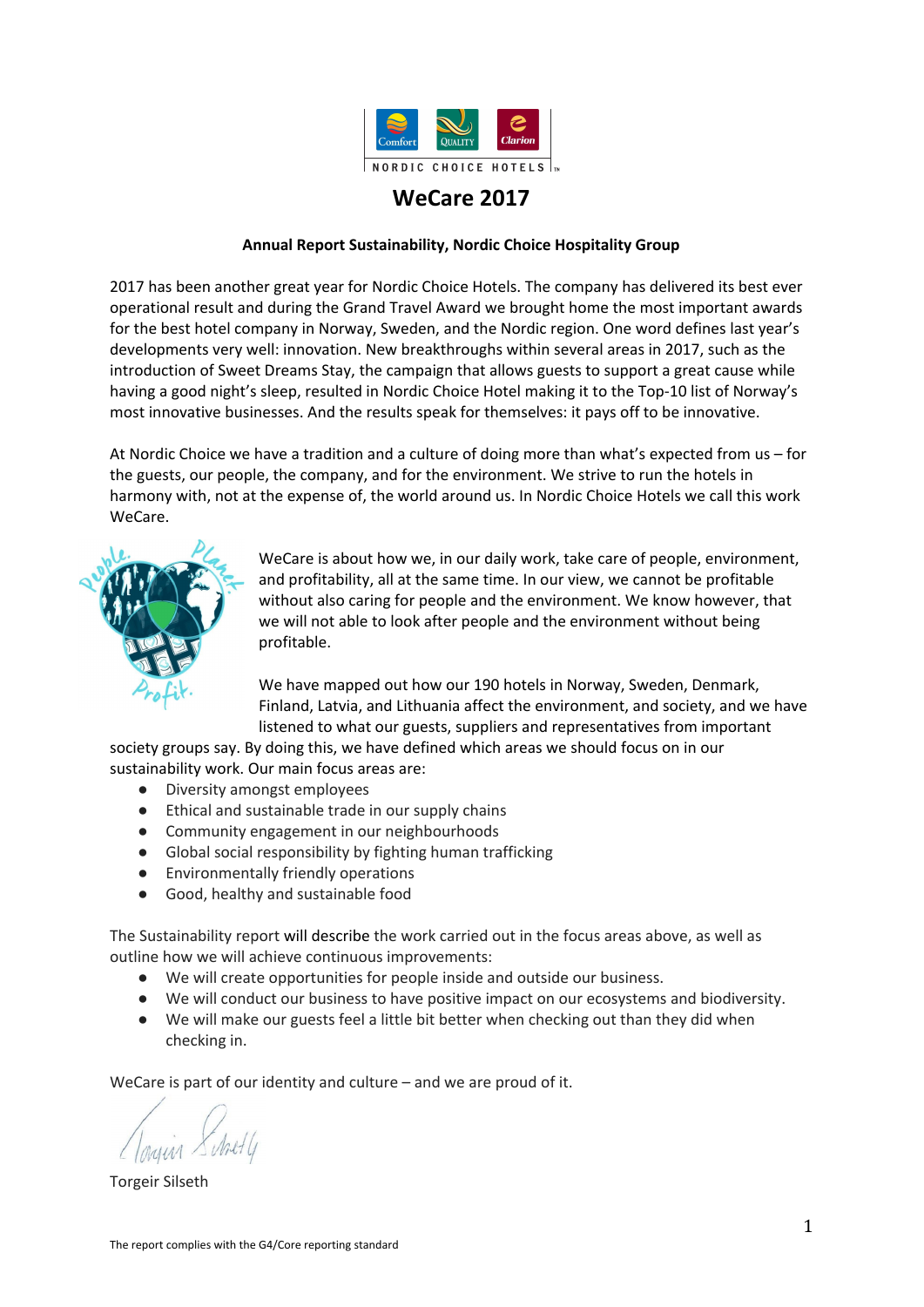| Our goal              | We shall reduce water consumption per guest night                                                                                                                                                                                                                                                       |
|-----------------------|---------------------------------------------------------------------------------------------------------------------------------------------------------------------------------------------------------------------------------------------------------------------------------------------------------|
| Why it is important   | Access to clean water is a major global challenge. In the Nordic<br>region, we aim to reduce water consumption, partly to reduce<br>energy consumption related to heating, and partly to reduce the<br>use of chemicals in water treatment processes.                                                   |
| What we do            | A water saving competition was held in 2017 among all hotels.<br>The winning idea was to install water saving basin taps, which can<br>save up to 98% of water consumption in basins. The taps will be<br>tested in 2018/2019 to ensure they will function properly in our<br>hotels.                   |
| What we have achieved | Water consumption per source (from council water source for all<br>hotels) (G4-EN8<br>2015: 221.1 litres/guest night<br>2016: 216.0 litres/guest night<br>2017: 203 litres/guest night<br>Target 2017: Reduction -20% from 2012. Result: -14%<br>Target 2018: Reduction -18% from 2012 (revised target) |

| Our goal              | We impose environmental demands on our suppliers                                                                                                                                                                                                                                                                                                                                                                                                                                                                                                                     |
|-----------------------|----------------------------------------------------------------------------------------------------------------------------------------------------------------------------------------------------------------------------------------------------------------------------------------------------------------------------------------------------------------------------------------------------------------------------------------------------------------------------------------------------------------------------------------------------------------------|
| Why it is important   | To achieve good outcomes with our environment efforts, we<br>depend on good collaborations with our suppliers.                                                                                                                                                                                                                                                                                                                                                                                                                                                       |
| What we do            | We have introduced sustainable minimum requirements<br>regarding responsible working conditions and environments from<br>all our suppliers. All new suppliers are assessed based on those<br>minimum requirements.<br>We have ethical guidelines (CoC) in place for our suppliers, which<br>also include environmental requirements.                                                                                                                                                                                                                                 |
| What we have achieved | All trade agreements with central suppliers include specific<br>environmental requirements based on our sustainable minimum<br>requirements and CoC for suppliers.<br>G4-EN32: Screening of new suppliers, environment: All suppliers<br>are assessed based on some degree of environmental<br>requirements.<br>G4-EN33 (management system): Monitoring of existing suppliers,<br>environment: We have an action plan for existing, central<br>suppliers, based on our own assessment of the suppliers' efforts<br>within environmental and social responsibilities. |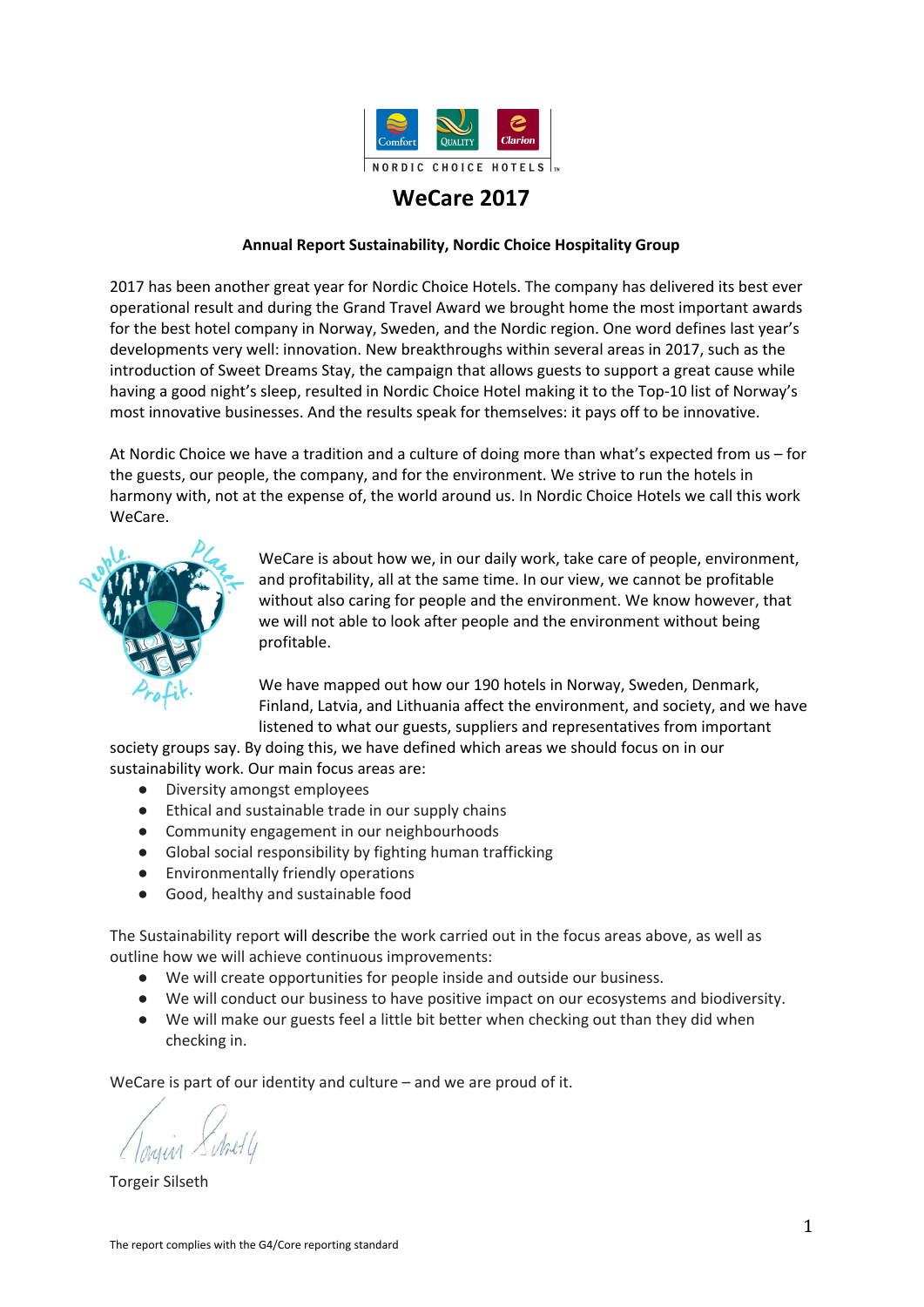We shall serve good, healthy and sustainable food. The most relevant UN's sustainability targets affected by this work are:



Nordic Choice Hotels is the first MSC- and ASC-certified hotel chain in the Nordic region. Our hotels are ISO 14001 certified, and certified for organic requirements according to KRAV in Sweden and Debio in Norway (Ø marked).

| Our goal              | All our hotels shall serve good, healthy and sustainable food,<br>based on Nordic Choice Hotels' food platform                                                                                                                                                                                                                                                                                                                                                                                                                                                             |
|-----------------------|----------------------------------------------------------------------------------------------------------------------------------------------------------------------------------------------------------------------------------------------------------------------------------------------------------------------------------------------------------------------------------------------------------------------------------------------------------------------------------------------------------------------------------------------------------------------------|
| Why it is important   | Food production is the single biggest cause of deforestation,<br>loss of biodiversity and destruction of the oceans. 30 percent of<br>all greenhouse gas emissions are related to food.<br>Research shows that food intake with a high share of<br>vegetables, berries and fruits, grain products and fish, can<br>prevent bad health and illness.                                                                                                                                                                                                                         |
| What we do            | We established a food platform already in 2012, describing our<br>guidelines and food focus areas for all our hotels:<br>Less food waste<br>$\bullet$<br>Less red meat, more fruit and vegetables<br>Increased amount of ecologically produced food<br>$\bullet$<br>Sustainable fish and seafood<br>$\bullet$<br>No red-listed animal species<br>$\bullet$<br>Only sustainably produced palm oils<br>$\bullet$<br>Local produce<br>$\bullet$<br>Certified, fair trade products<br>The food platform is continuously being developed in line with<br>new research findings. |
| What we have achieved | All our chains have food concepts, guidelines and procurement<br>routines in place to ensure compliance with our food platform.<br>See further below.                                                                                                                                                                                                                                                                                                                                                                                                                      |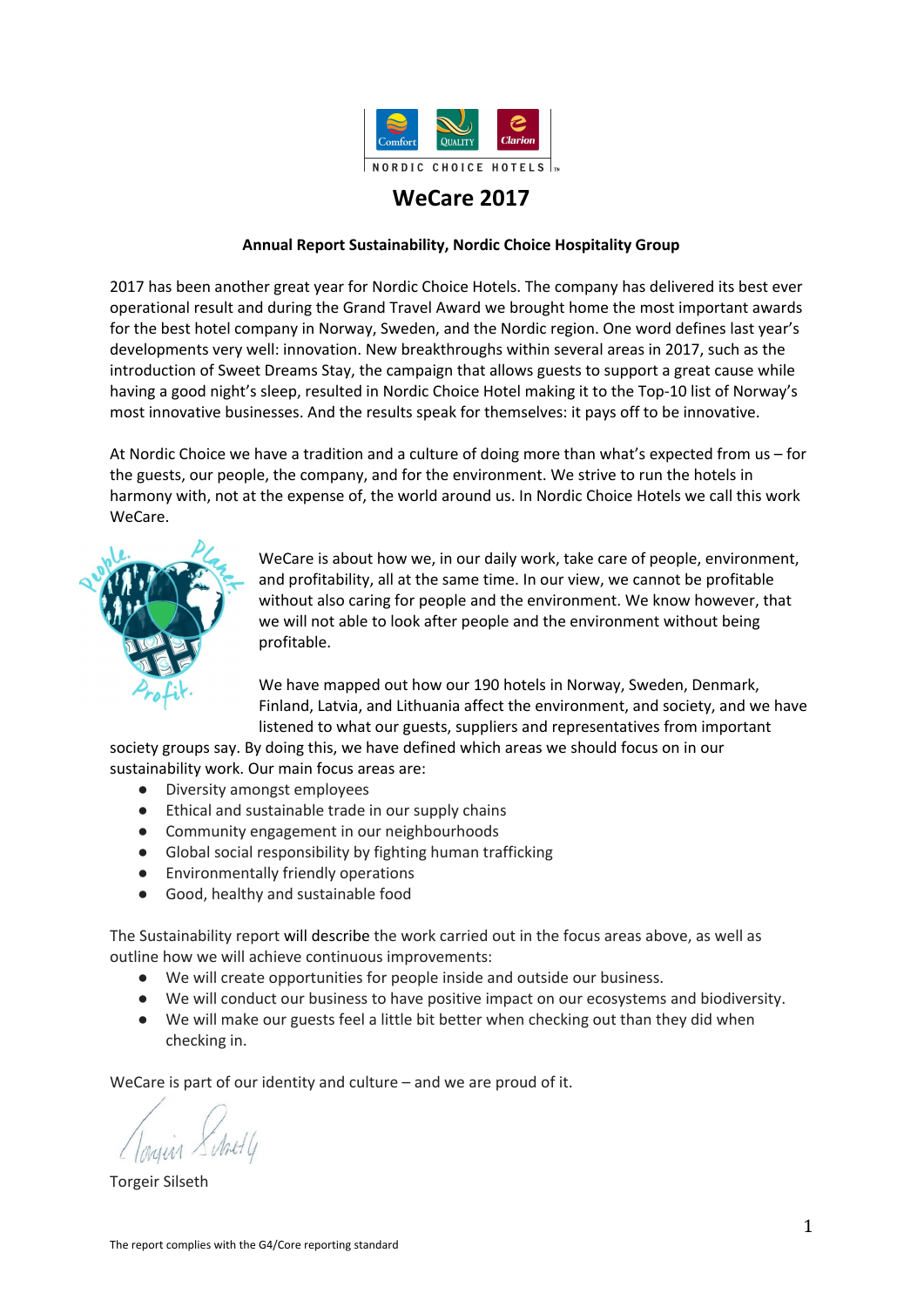| Our goal            | We don't waste food                                                                                                                                                                                                                                                                                                                                                                                                                                                                                                             |
|---------------------|---------------------------------------------------------------------------------------------------------------------------------------------------------------------------------------------------------------------------------------------------------------------------------------------------------------------------------------------------------------------------------------------------------------------------------------------------------------------------------------------------------------------------------|
| Why it is important | About 30 percent of all food produced in the world ends up as<br>food waste.                                                                                                                                                                                                                                                                                                                                                                                                                                                    |
| What we do          | We perform various actions in order to reduce food waste at our<br>hotels - here are some examples:                                                                                                                                                                                                                                                                                                                                                                                                                             |
|                     | Implementation of food waste weights for digital registration<br>A key success factor in the efforts to reduce food waste is simple<br>registration and prompt feedback to the users. To solve this in a<br>cost-effective way, NCH joined Norgesgruppen and Visma to<br>develop suitable weights and digital registration and reporting. A<br>pilot was performed with good results and the roll-out of the<br>solution started at the end of 2017. The solution is available for all<br>food outlets in the Nordic region.    |
|                     | Common measures and registration for all hotels<br>We developed a common WeCare index for all hotels (see page 3)<br>in 2017. This enables simple comparison of results from different<br>hotels and hotel chains. The index also includes food waste.<br>Hotels who do not register their food waste receive an index score<br>of zero.                                                                                                                                                                                        |
|                     | <b>Menu Bank</b><br>We upgraded our Menu Bank in 2017. Menu Bank makes it easier<br>for the hotels to estimate portion sizes and the correct amount of<br>food, leading to less food waste. It also includes recipes for<br>leftover food.                                                                                                                                                                                                                                                                                      |
|                     | <b>Courses</b><br>In collaboration with our suppliers, we arranged several courses in<br>produce handling and how to create new dishes from leftover<br>food.                                                                                                                                                                                                                                                                                                                                                                   |
|                     | Reduce food waste - "Kutt Matsvinn" 2020<br>We are collaborating with other players in the restaurant industry,<br>including Scandia, in a campaign called "Kutt Matsvinn 2020",<br>arranged by Matvett. Through this, we are committed to reducing<br>food waste by 20% by year 2020. In 2017 we agreed that a useful<br>indicator for food waste in the restaurant industry is "kg per<br>dining guest". This was introduced as a measure within NCH in<br>2017 (the previous measurement was food waste per guest<br>night). |
|                     | Increased CO2-focus through collaboration with suppliers<br>As part of Norgesgruppen's various sustainability measures, we<br>have, together with selected suppliers, developed tools and<br>communication guidelines to reduce CO2 emissions.                                                                                                                                                                                                                                                                                  |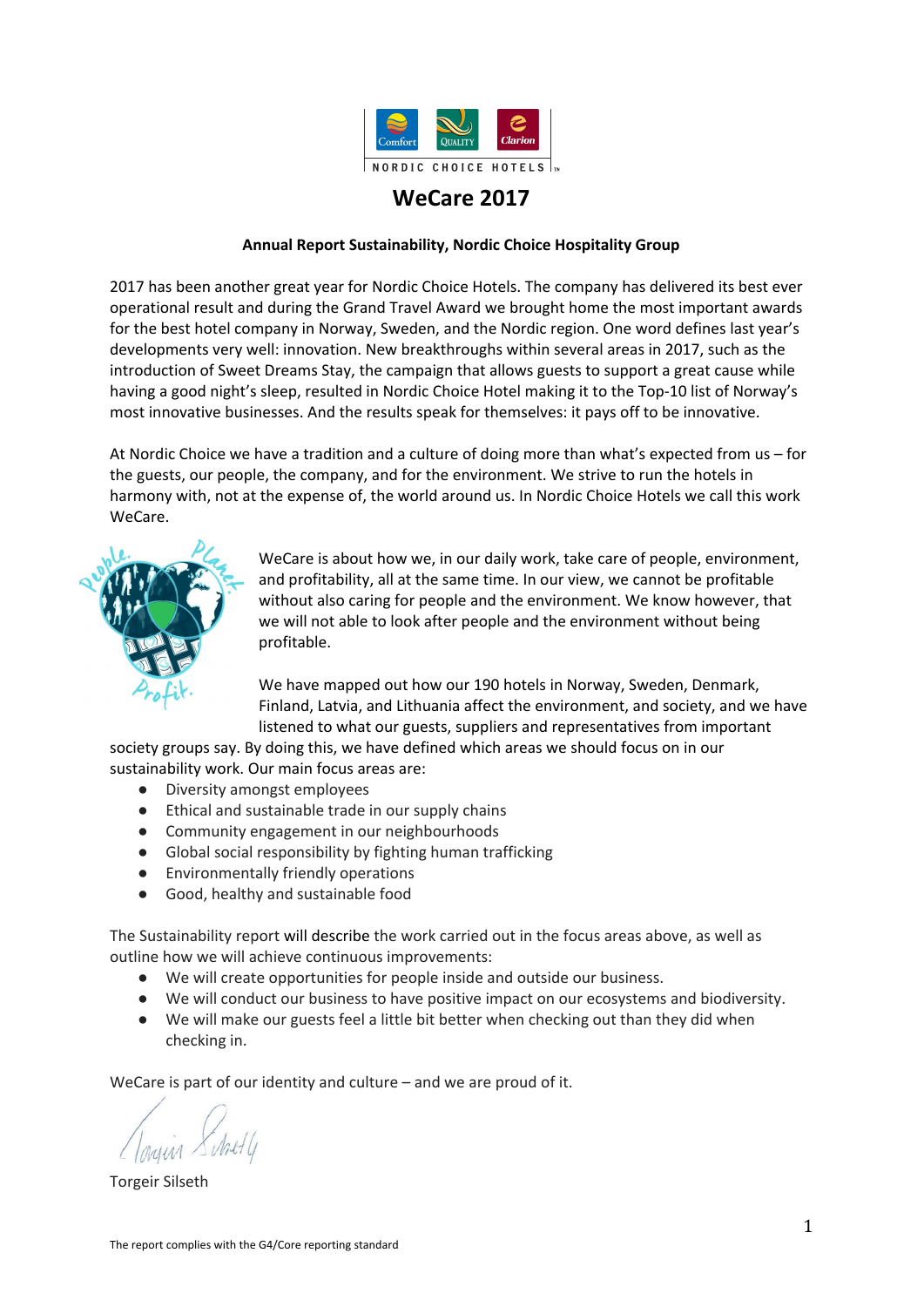|             | <b>TooGoodToGo and Karma</b><br>Several hotels are collaborating with TooGoodToGo in Norway<br>and Karma in Sweden to sell excess food at reduced prices.                                                                                                                                                 |
|-------------|-----------------------------------------------------------------------------------------------------------------------------------------------------------------------------------------------------------------------------------------------------------------------------------------------------------|
| Our results | Total food waste measured per guest night in 2017 resulted in an<br>increase of 2%.                                                                                                                                                                                                                       |
|             | A routine and system for data collection was implemented in 2017<br>for the measure "food waste per dining guest", which thus also<br>included conference guests and lunch and dinner guests. This<br>provides a more accurate measure of all food served, not just<br>selected meals or selected guests. |

| Our goal            | We shall serve less red meat, and increase the consumption of<br>fruit and vegetables                                                                                                                                                                                                                                                                                                                                                                                                                                                                                                                                                                                        |
|---------------------|------------------------------------------------------------------------------------------------------------------------------------------------------------------------------------------------------------------------------------------------------------------------------------------------------------------------------------------------------------------------------------------------------------------------------------------------------------------------------------------------------------------------------------------------------------------------------------------------------------------------------------------------------------------------------|
| Why it is important | For the benefit of both human health and the environment, we<br>should eat more fruit and vegetables, and less meat. 15 percent<br>of global greenhouse gas emissions comes from meat<br>production. On average, we eat more than twice as much red<br>meat and processed meat products than recommended by<br>health authorities.                                                                                                                                                                                                                                                                                                                                           |
| What we do          | All chains have created and implemented food concepts which<br>contribute to less meat consumption, and an increase in fruit<br>and vegetables consumption. Our purchasing department has<br>provided better purchasing tools, and our suppliers contribute<br>with innovative products and services. Additionally, we have<br>carried out other initiatives - here are some examples:                                                                                                                                                                                                                                                                                       |
|                     | <b>Menu Bank</b><br>We have created a menu bank where all hotels can search for<br>healthy recipes with more fruit and vegetables and less red<br>meat.                                                                                                                                                                                                                                                                                                                                                                                                                                                                                                                      |
|                     | <b>Kitchen &amp; Table</b><br>Several initiatives were implemented in 2017 under Clarion's<br>"Kitchen & Table" concept. The reduction of red meat<br>continued. Clarion has reduced red meat by 29 ton since<br>January 2015. Close to 60% of all seafood served at Swedish<br>Clarion hotels in 2017 was certified. 90% of all salmon is ASC<br>certified. A new breakfast concept - A great start - was<br>introduced, focusing on fruit and vegetables. Other initiatives<br>include "Table sharing buffet" for smaller conference groups, as<br>well as a new lunch buffet standard, in which we serve a<br>maximum of 140-gram protein and the rest greens. All hotels |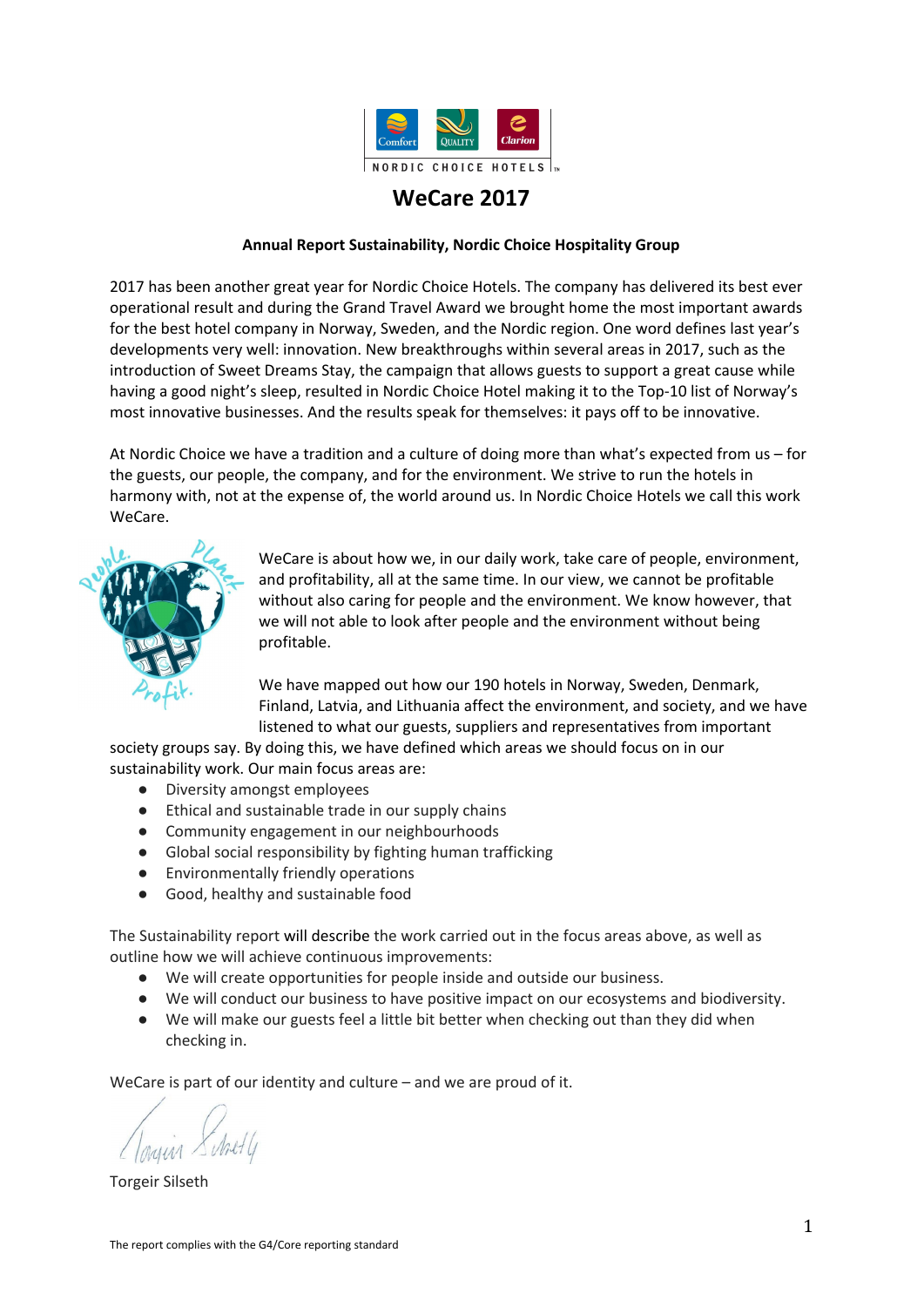|                       | have been given targets with monthly reporting and specific<br>reduction targets.<br><b>Seasons</b><br>Introduction of a new lunch concept with focus on the flavours<br>of seasonal ingredients.                                                                                                              |
|-----------------------|----------------------------------------------------------------------------------------------------------------------------------------------------------------------------------------------------------------------------------------------------------------------------------------------------------------|
|                       | <b>Brasserie X</b><br>The Quality food concept focuses on three areas. Use<br>Seasons-dishes at Signturer, better selection of vegetarian<br>meals and start measuring greenhouse gas emissions from the<br>brasserie meals, and use this to communicate with the guests<br>through menu design / nudging etc. |
|                       | "Nudging"<br>We "nudge" at the buffets to encourage guests to eat healthier<br>- more vegetables and less meat. By placing fish and vegetables<br>in front of the meat at the buffet, we reduced meat<br>consumption by 10% and increased the consumption of salads<br>by 25%.                                 |
|                       | <b>Banquets and booked lunches</b><br>We more rarely serve red meat at banquets and booked<br>lunches, as we now are more able to control the food choices.                                                                                                                                                    |
|                       | <b>Meatballs + Greens</b><br>In 2016, together with Jæder and other suppliers in Norway we<br>created a meatball recipe with 1/3 vegetables, less salt and fat.<br>This took off commercially in 2017 and we bought more than<br>1100 kg of these meatballs.                                                   |
| What have we achieved | Estimating the total amount of meat and fruit/vegetables<br>served at our hotels, will require better statistics from our<br>suppliers than currently available.                                                                                                                                               |

| Our goal            | We shall offer a good selection of organic products                                                                                                                                                                                                 |
|---------------------|-----------------------------------------------------------------------------------------------------------------------------------------------------------------------------------------------------------------------------------------------------|
| Why it is important | Organic food is grown without using pesticides and fertilizers, and<br>with a minimum use of additives. In addition, there are strict<br>regulations for livestock farming, and the animals should live in<br>accordance with their unique habitat. |
| What we do          | We are certified in Norway by Debio, in Sweden by KRAV. We<br>work systematically to find good organic alternatives and expand<br>the selection to include more food groups.                                                                        |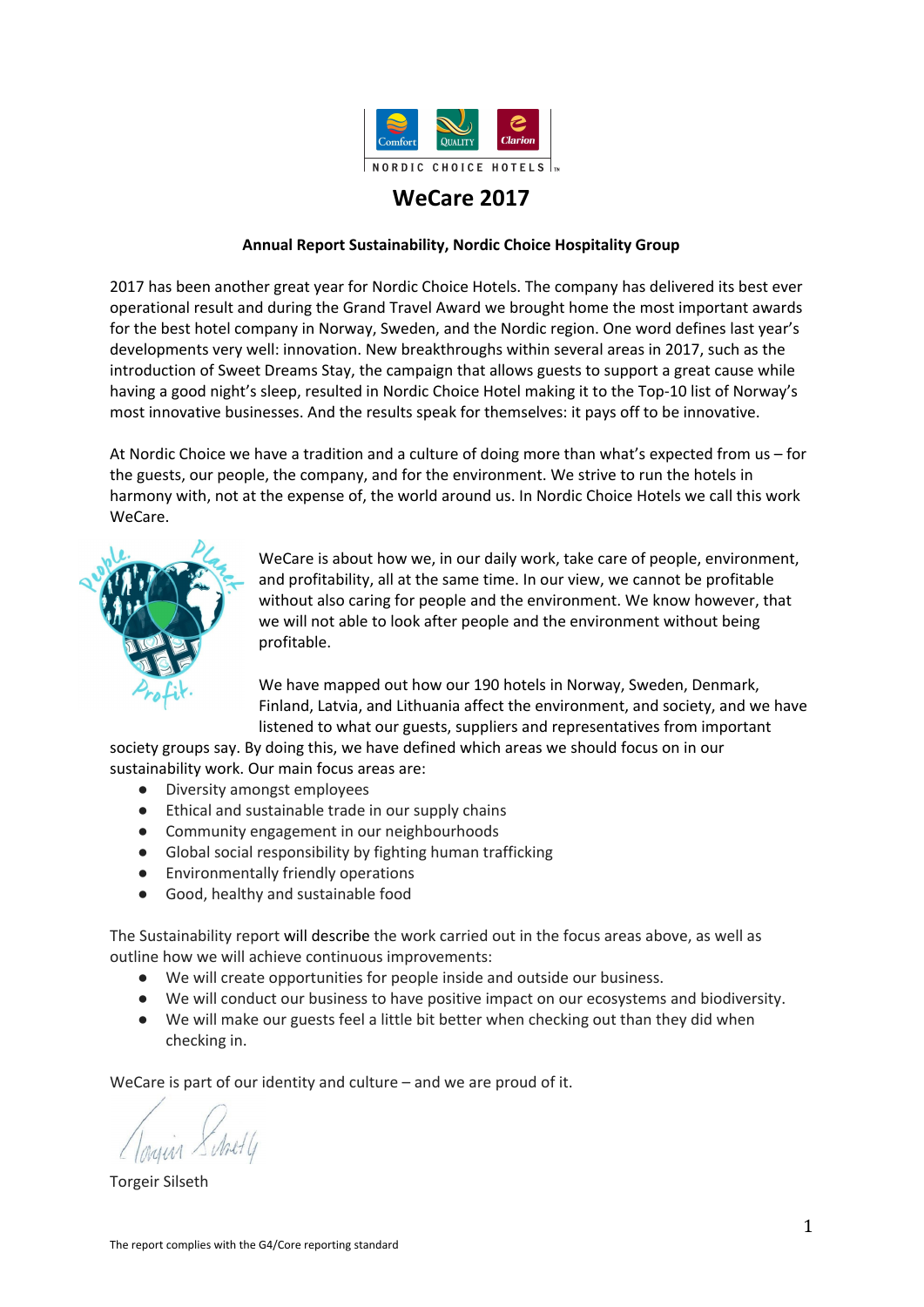| What we have achieved | All our hotels have a minimum selection of organic food,<br>including, eggs and coffee.  |
|-----------------------|------------------------------------------------------------------------------------------|
|                       | In 2017, our hotels served more than 3 400 cups of organic<br>Fairtrade coffee per hour. |
|                       | During 2017, we served more than 10 million organic eggs.                                |
|                       | Most hotels offer complete organic menus to guests who so<br>prefer.                     |

| Our goal              | We shall only serve sustainable, certified seafood                                                                                                                                                                                                                                                                                                                                                                           |
|-----------------------|------------------------------------------------------------------------------------------------------------------------------------------------------------------------------------------------------------------------------------------------------------------------------------------------------------------------------------------------------------------------------------------------------------------------------|
| Why it is important   | Ocean life is an important resource, and we must manage it<br>responsibly.                                                                                                                                                                                                                                                                                                                                                   |
| What we do            | We work actively to increase our share of certified sustainable<br>seafood, in addition to certifying our restaurants according to<br>standards from Marine Stewardship Council's (MSC, a certification<br>body for sustainable wild caught fish) and Aquaculture<br>Stewardship Council (ASC, a certification body for farmed fish and<br>other seafood). Both schemes will secure sustainable<br>management of the oceans. |
| What we have achieved | We are MSC and ASC certified in both Norway and Sweden.<br>Sweden: More than 50% of all seafood we purchase is certified.<br>More than 90% of all salmon we buy is ASC certified.<br>Norway: 10% of the seafood we buy is certified.                                                                                                                                                                                         |

| Our goal              | We do not serve foods in danger of extinction, that cause harm<br>to the environment, or are associated with poor animal welfare                                                                                                                                                                                                                                                                                 |
|-----------------------|------------------------------------------------------------------------------------------------------------------------------------------------------------------------------------------------------------------------------------------------------------------------------------------------------------------------------------------------------------------------------------------------------------------|
| Why it is important   | Serving any of these foods is against our core values.                                                                                                                                                                                                                                                                                                                                                           |
| What we do            | Based on advice from WWF, the Norwegian and Swedish<br>Biodiversity Information Centre, and the Norwegian Animal<br>Protection Alliance, we have created our own "Red list", which<br>identifies the food products we are not permitted to serve at our<br>hotels: scampi, blue and yellow finned tuna, rose fish, eel, goose<br>liver, and duck liver. The list has now been further developed and<br>expanded. |
| What we have achieved | According to reports from our suppliers, the hotels' own reports<br>and internal audits, our hotels did not serve any of the "red list"<br>species in 2017.                                                                                                                                                                                                                                                      |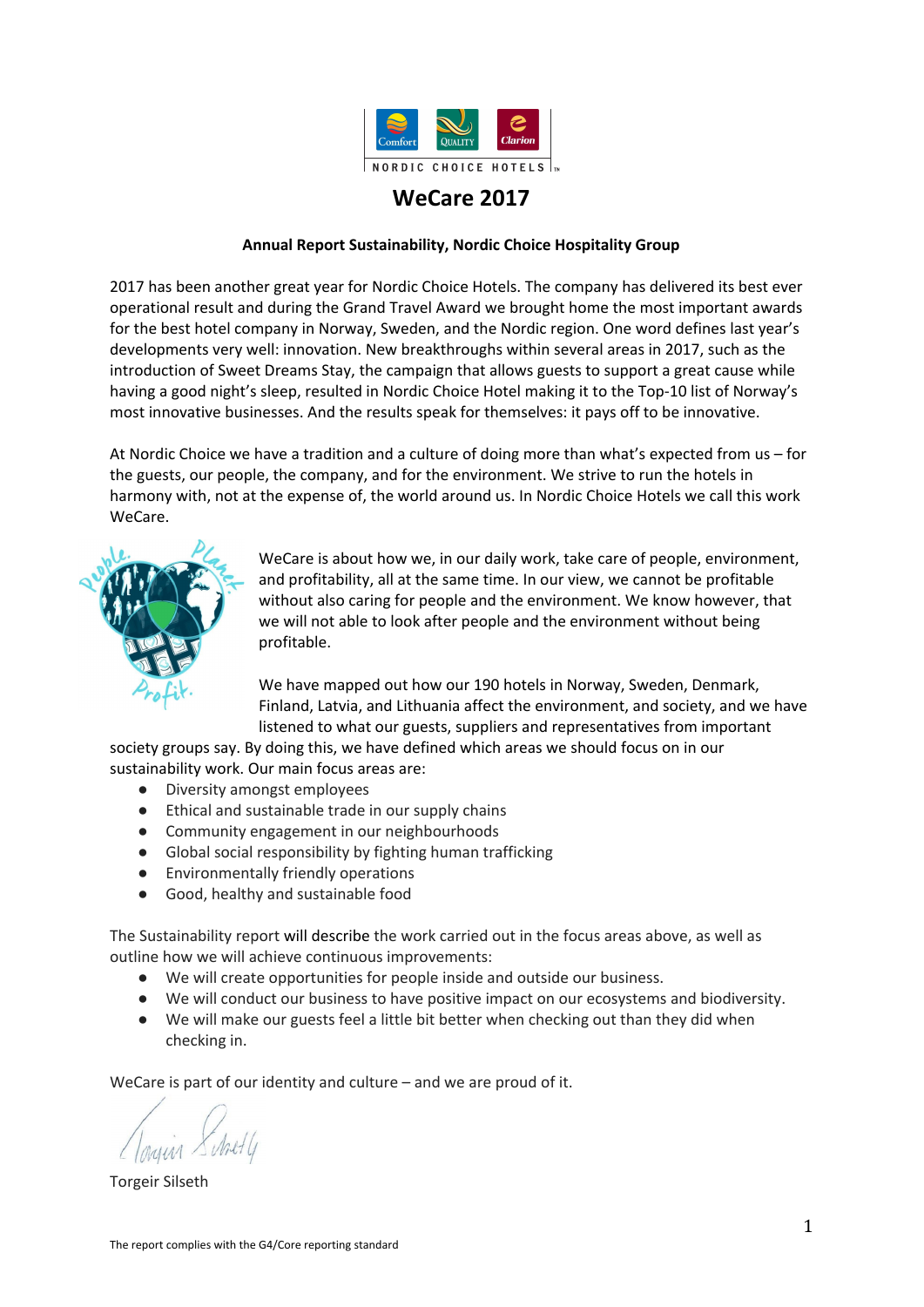| Our goal              | We allow only sustainably produced palm oil.                                                                                                                                                                                                                                                                               |
|-----------------------|----------------------------------------------------------------------------------------------------------------------------------------------------------------------------------------------------------------------------------------------------------------------------------------------------------------------------|
| Why it is important   | Production of palm oil is related to severe environmental damage,<br>and in breech on human rights.                                                                                                                                                                                                                        |
| What we do            | Our requirement is that products containing palm oil must only<br>contain sustainable palm oil certified according to Roundtable's<br>(RSPO) two strictest levels for sustainable palm oil, which means<br>either "preserved" or "segregated".                                                                             |
| What we have achieved | In 2012, we decided to only allow sustainable palm oil. Since none<br>of our suppliers could offer this, we decided to become palm oil<br>free. First at Quality Hotel Fredrikstad and all hotels in our Clarion<br>chain in 2014. Since 2015, we have allowed only sustainably<br>produced palm oil in any of our hotels. |

| <b>EAT</b> |                                                                                                                                            |  |
|------------|--------------------------------------------------------------------------------------------------------------------------------------------|--|
|            | EAT is a foundation working to find sustainable solutions for the way<br>we eat and our global food system in the future, when the world's |  |

growing population is expected to reach 9 billion people. EAT will contribute to collaboration, and encourage politicians, scientists and businesses, to go in the same direction.

EAT arranges conferences, meetings, seminars, etc. and has gained a position as one of the most important global players within food, health, and sustainability within a very short time.

- NCH was part of the initiative behind EAT in 2013, and their first conference was arranged in Stockholm, at Clarion Hotel Sign in 2014.
- Since 2014, NCH has arranged Local EAT Awards, where we select ten regional winners and a first prize winner within food, health and sustainability, in Norway and Sweden. Swedish "Portionen under 10'an" took home the main award in 2017. Norwegian "Soil Stream" was also nominated for the award.
- NCH is EAT's most significant commercial contributor.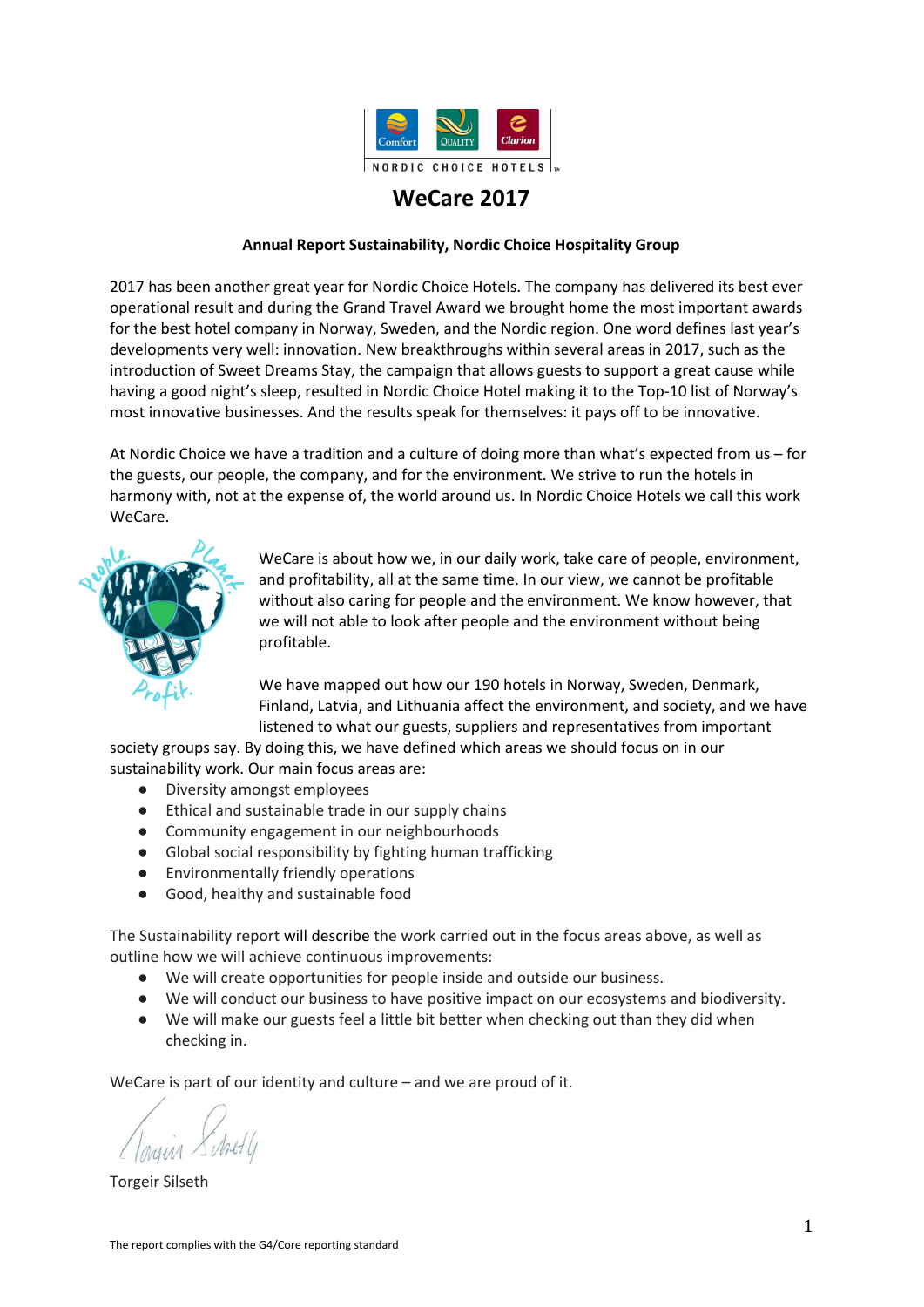Nordic Choice shall serve good, healthy and sustainable food. Acknowledged food certification schemes help us live up to our goals. Below are the certification schemes we are part of:

|            | "KRAV" is the official Swedish<br>marking for organic food, and<br>guarantees that the product is<br>organically grown.                  | FAIRTRAD                                                         | Fairtrade is an international certification<br>system supporting farmers and workers<br>in third world countries, and<br>guaranteeing a minimum price to the<br>grower. |
|------------|------------------------------------------------------------------------------------------------------------------------------------------|------------------------------------------------------------------|-------------------------------------------------------------------------------------------------------------------------------------------------------------------------|
| Debiogodki | The "Ø-mark" by Debio is the<br>official Norwegian marking for<br>organic food, and guarantees that<br>the product is organically grown. | CERTIFIED<br>SUSTAINABLE<br>SEAFOOD<br><b>MSC</b><br>www.msc.org | MSC (Marine Stewardship Council) is a<br>certification system guaranteeing that<br>the seafood origins from sustainable<br>wild caught fish.                            |
|            | "EU organic" is the EU's official<br>marking for organic food, and<br>guarantees that the product is<br>organically grown.               | <b>FARMED</b><br><b>RESPONSIBLY</b><br><b>ERTIFIED</b>           | ASC (Aquaculture Stewardship Council) is<br>a certification system guaranteeing that<br>the seafood origins from sustainable fish<br>farming.                           |
|            | "Luomo" is the official Finnish<br>marking for organic food, and<br>guarantees that the product is<br>organically grown.                 | JE DI SIS<br>DNV-G<br>ISO 1400                                   | ISO 14001 is an environmental<br>certification system.                                                                                                                  |
|            | The " $\phi$ -mark" is the official<br>Danish marking for organic food,<br>and guarantees that the product<br>is organically grown.      |                                                                  |                                                                                                                                                                         |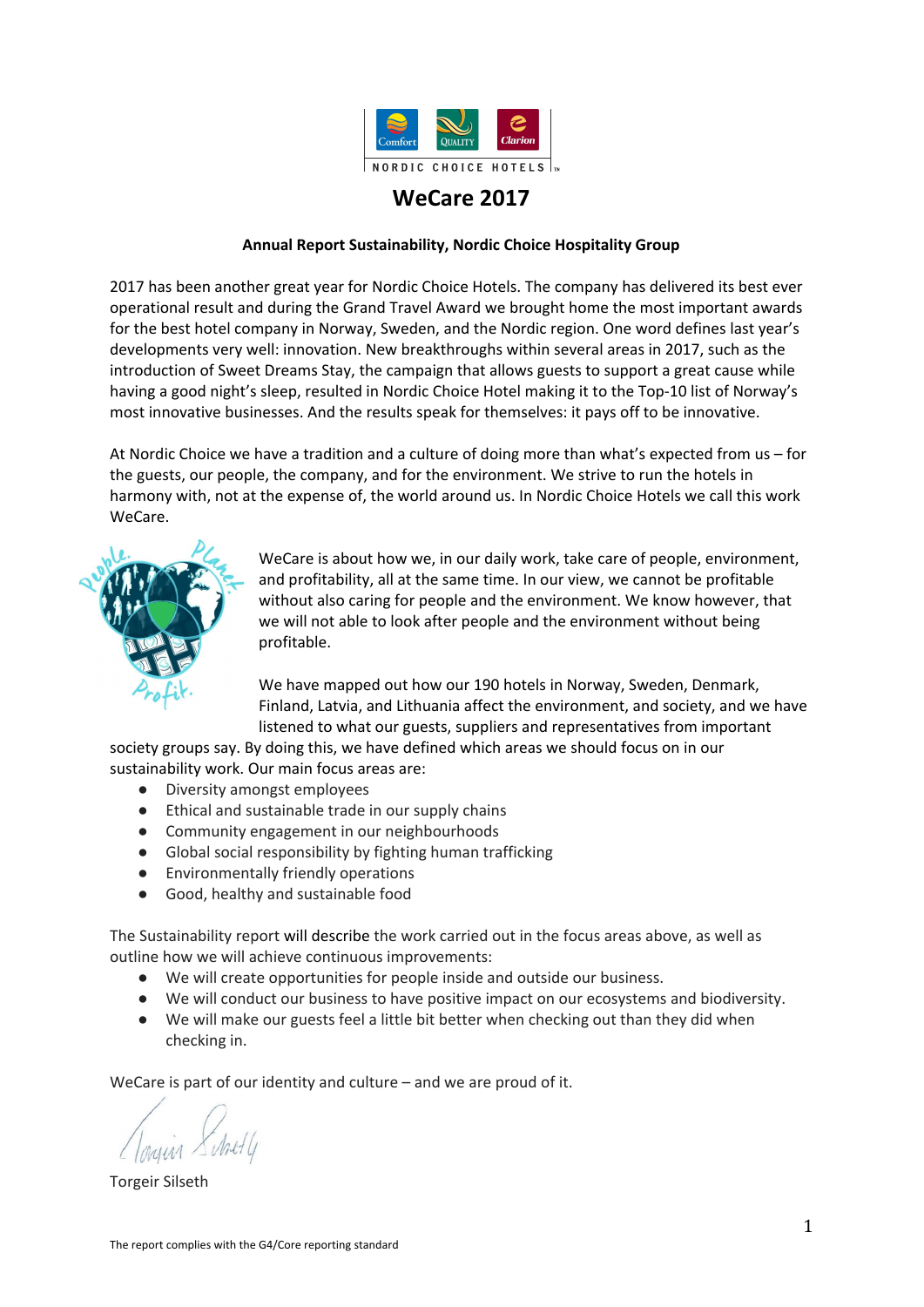| SUSTAINABLE GOALS               | Nordic Choice Hotels wants to contribute to the realisation of UN's<br>Sustainability Targets. We believe innovation and new assessments of<br>commonplace solutions will play a significant role in this work. Here is an<br>overview of our goals:                                                                                                                                                                                                                                                                                                                              |
|---------------------------------|-----------------------------------------------------------------------------------------------------------------------------------------------------------------------------------------------------------------------------------------------------------------------------------------------------------------------------------------------------------------------------------------------------------------------------------------------------------------------------------------------------------------------------------------------------------------------------------|
|                                 | Low sick leave and the lowest possible number of injuries<br>We shall serve less red meat, and increase the consumption of fruit and vegetables                                                                                                                                                                                                                                                                                                                                                                                                                                   |
| <b>REDUCED<br/>INEQUALITIES</b> | We want our employees to thrive and learn new things at work, and there should be good collaboration<br>between managers and employees<br>The percentage of female leaders shall be the same as the percentage of female employees<br>We shall be recognised for our multi-cultural operations<br>We shall be an inclusive employer<br>We care about working conditions in our supply chains, and will contribute to improvements<br>We shall take part in the fight against human trafficking<br>We shall contribute to positive changes in the local communities we are part of |
|                                 | We impose environmental demands on our suppliers<br>We shall not waste food<br>We shall do waste sorting and thus facilitate recycling<br>We shall reduce our use of chemicals                                                                                                                                                                                                                                                                                                                                                                                                    |
| <b>CLIMATE</b><br>Action        | We shall reduce our greenhouse gas emissions<br>We shall reduce our energy consumption per m <sup>3</sup><br>We shall minimise the number of transports                                                                                                                                                                                                                                                                                                                                                                                                                           |

### **Nordic Choice's work from the perspective of the sustainability targets**